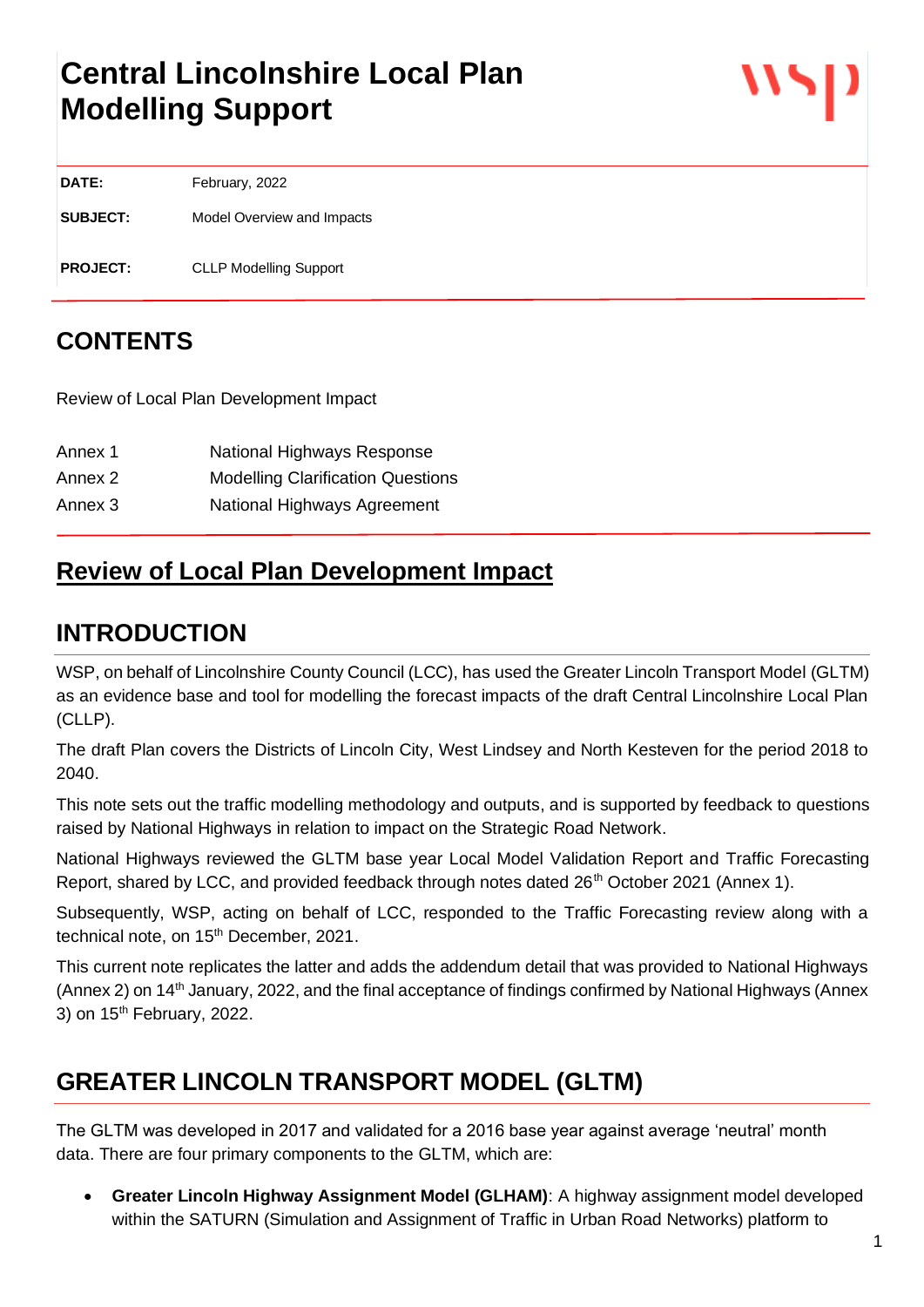determine journeys travelling on the highway network, including traffic flows, speed, delays, route choice and journey costs. The model was developed in SATURN version 11.3.12W.

- **Greater Lincoln Public Transport Model (GLPTM)**: A public transport assignment model developed within the CUBE Voyager platform to reflect journeys travelling on public transport routes, including route choice, service patronage and travel costs. The model was developed in CUBE version 6.4.
- **Greater Lincoln Trip End Model (GLTEM)**: A trip end model developed within the CUBE Voyager platform to consider the trip generation impacts of land use changes or shifts in scale and pattern of economic activity.
- **Greater Lincoln Variable Demand Model (GLVDM)**: A variable demand model (VDM) developed within the CUBE Voyager platform to predict the future demand for private vehicle travel through consideration of cost change impacts on distribution and mode split. GLVDM facilitates mode choice between private highway and public transport assignments.

The most recent GLTM forecasts were developed in 2019 for work on developing the Lincoln Transport Strategy (LTS). These forecasts incorporated a highly robust level of traffic growth, including the full quantum of development included in the current CLLP, adopted in 2017.

# **CLLP FORECAST SCENARIOS**

The 2021 draft CLLP contains a later horizon year than the current adopted plan, 2040 compared to 2036. In addition, there are some differences in the residential development allocations.

Given these changes a new GLTM forecast scenario has been developed at the draft CLLP horizon year of 2040. This new model scenario will be used to test the impact of the draft CLLP on the highway network.

Model parameters including generalised costs and traffic growth factors have also been updated using the latest available datasets.

Further details on the proposed methodology regarding the model network, development log and traffic growth factors are presented in the following sections.

# **MODEL NETWORK**

The LTS GLTM forecast networks comprise the Base network plus the following committed / completed major highway schemes:

- Lincoln Eastern Bypass (LEB) completed 2020;
- Lincoln Transport Hub completed 2018;
- North East Quadrant supporting network;
- South East Quadrant supporting network;
- Western Growth Corridor supporting network including new junction on A46; and
- South West Quadrant supporting network.

In addition to the above schemes the new 2040 CLLP forecasts network also include:

• North Hykeham Relief Road (NHRR) – a key transport priority of the CLLP which has been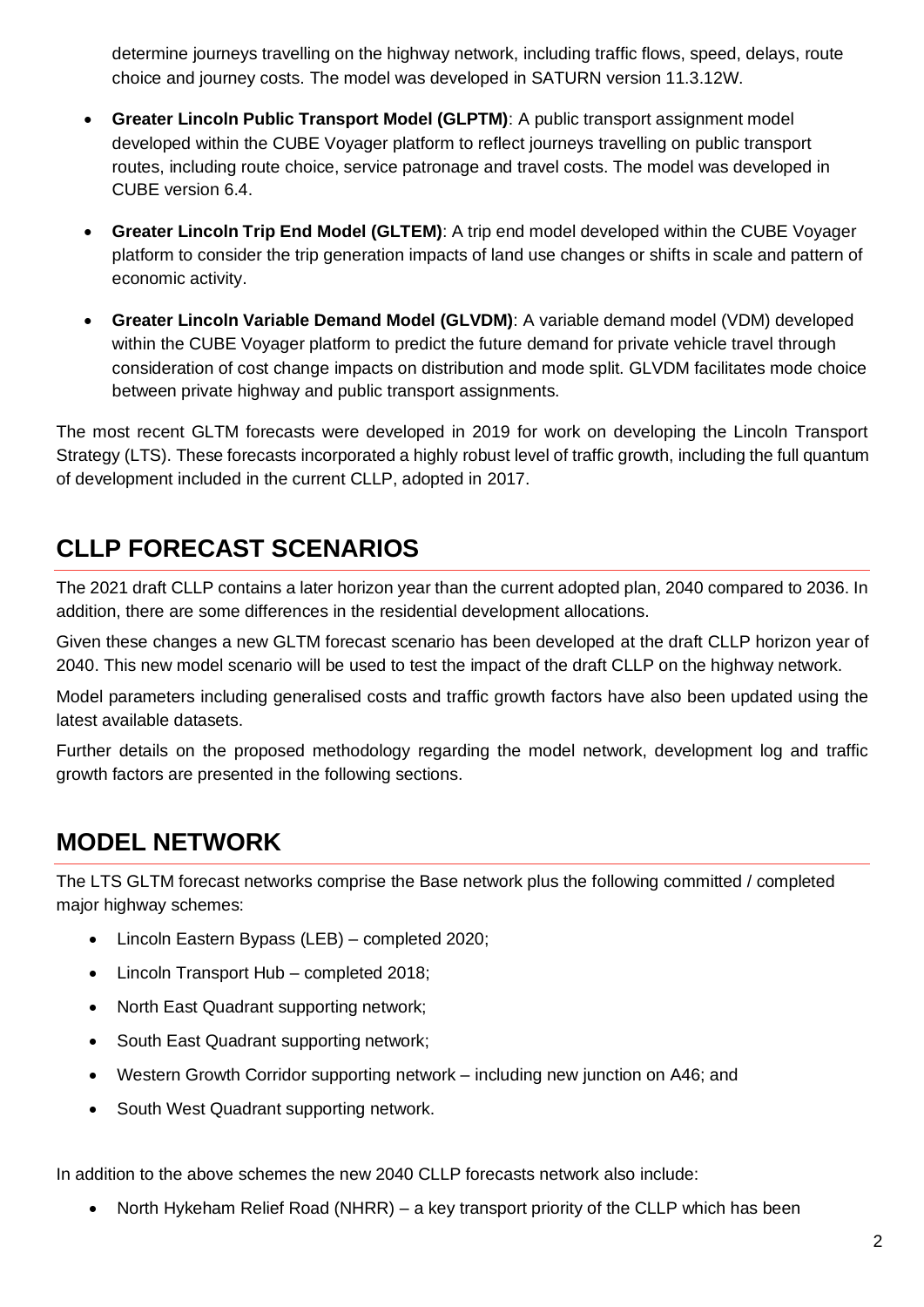allocated Outline Business Case, programme Entry DfT funding; and

• Riseholme Roundabout capacity improvements – completed 2020

# **DEVELOPMENT LOG**

The development log for the GLTM was initially developed for forecasting in relation to the NHRR.

The development log was updated for the purpose of LTS testing, primarily to add in the full quantum of development included in the adopted Local Plan.

For the new 2040 CLLP forecast the development log has again been updated to include the revised quantum of development as set out in the draft Local Plan.

The most notable developments within the draft CLLP and development log are the four Sustainable Urban Extensions (SUE) in Lincoln, these being:

- North East Quadrant (NEQ) 1,400 residential dwellings + 5ha employment;
- South East Quadrant (SEQ) 3,400 residential dwellings + 7ha employment
- Western Growth Corridor (WGC) 3,200 residential dwellings + 20ha employment
- South West Quadrant (SWQ) 1,000 residential dwellings + 5ha employment

Trip generation for the above sites was taken from the relevant Transport Assessment information where available.

Where specific information was not available trip generation was calculated using trip rates.

The total modelled trip generation in 2040 for each of these sites is summarised in Table 1.

### **Table 1 Lincoln SUE Trip Generation (Vehicles)**

| <b>Development</b>             | <b>AM Peak</b>  |                   | <b>PM Peak</b>  |                   |
|--------------------------------|-----------------|-------------------|-----------------|-------------------|
|                                | <b>Arrivals</b> | <b>Departures</b> | <b>Arrivals</b> | <b>Departures</b> |
| North East Quadrant            | 358             | 532               | 434             | 345               |
| South East Quadrant            | 645             | 1,383             | 1,222           | 815               |
| <b>Western Growth Corridor</b> | 771             | 1,668             | 1,314           | 980               |
| South West Quadrant            | 308             | 390               | 315             | 287               |

The SUE trips have been allocated to dedicated new zones within the forecast model.

The trip ends for all other developments within the detailed model area have been allocated to appropriate existing model zones.

The new trips generated by CLLP sites outside the model simulation area, e.g., Gainsborough and Sleaford, have been accounted for using adjusted traffic growth factors.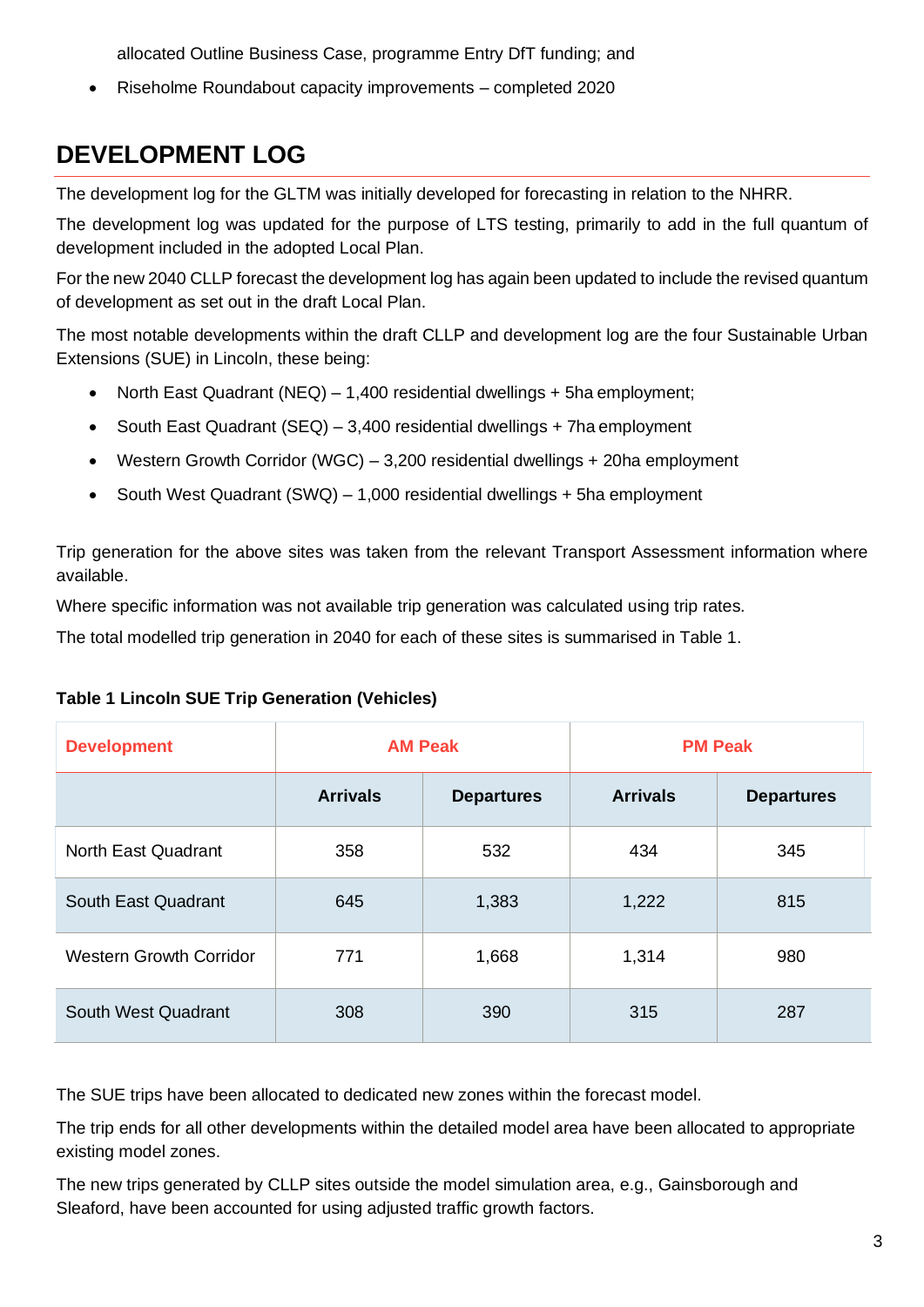# **TRAFFIC GROWTH FACTORS**

In order to provide a robust forecast the traffic growth is required to include the full quantum of development included within the draft CLLP.

This level of growth is considerably beyond that included in the standard National Trip End Model (NTEM) forecasts.

Adjusted National Trip End Model (NTEM) forecasts were therefore derived from the Trip End Model Presentation Program (TEMPro) taking account of the full quantum of development.

The adjusted growth factors were calculated by amending the future year households for each of the Medium Super Output Areas (MSOA) within Lincoln, North Kesteven and West Lindsey.

The adjusted values were based on the quantum of development included within each MSOA within the draft CLLP.

The standard and adjusted parameters for households are presented in Table 2.

The 2016 Base values are also included, and the adjusted parameters are considerably higher than the standard values.

### **Table 2 Adjusted NTEM Households**

|                    | 2016        |                         | 2040                    |                   |
|--------------------|-------------|-------------------------|-------------------------|-------------------|
| <b>MSOA</b>        | <b>Base</b> | <b>NTEM</b><br>standard | <b>NTEM</b><br>adjusted | <b>Difference</b> |
| Lincoln 001        | 2789        | 3207                    | 3281                    | 74                |
| Lincoln 002        | 3274        | 3765                    | 3858                    | 93                |
| Lincoln 003        | 5417        | 6229                    | 6229                    | $\mathbf 0$       |
| Lincoln 004        | 4958        | 5701                    | 6709                    | 1008              |
| Lincoln 005        | 2921        | 3358                    | 3358                    | 0                 |
| Lincoln 006        | 3293        | 3786                    | 3786                    | $\overline{0}$    |
| Lincoln 007        | 3228        | 3711                    | 3711                    | $\overline{0}$    |
| Lincoln 008        | 2985        | 3433                    | 6327                    | 2894              |
| Lincoln 009        | 3833        | 4407                    | 4407                    | 0                 |
| Lincoln 010        | 3524        | 4051                    | 4051                    | $\Omega$          |
| Lincoln 011        | 4845        | 5570                    | 5570                    | $\mathbf 0$       |
| North Kesteven 001 | 4839        | 6016                    | 8576                    | 2560              |
| North Kesteven 003 | 5414        | 6731                    | 7515                    | 784               |
| North Kesteven 004 | 4246        | 5178                    | 5586                    | 408               |
| North Kesteven 005 | 3776        | 4695                    | 4695                    | 0                 |
| North Kesteven 006 | 2905        | 3495                    | 3495                    | $\overline{0}$    |
| North Kesteven 007 | 3597        | 4327                    | 4704                    | 377               |
| North Kesteven 008 | 2526        | 3140                    | 3140                    | $\mathbf 0$       |
| North Kesteven 009 | 2963        | 3564                    | 3564                    | $\overline{0}$    |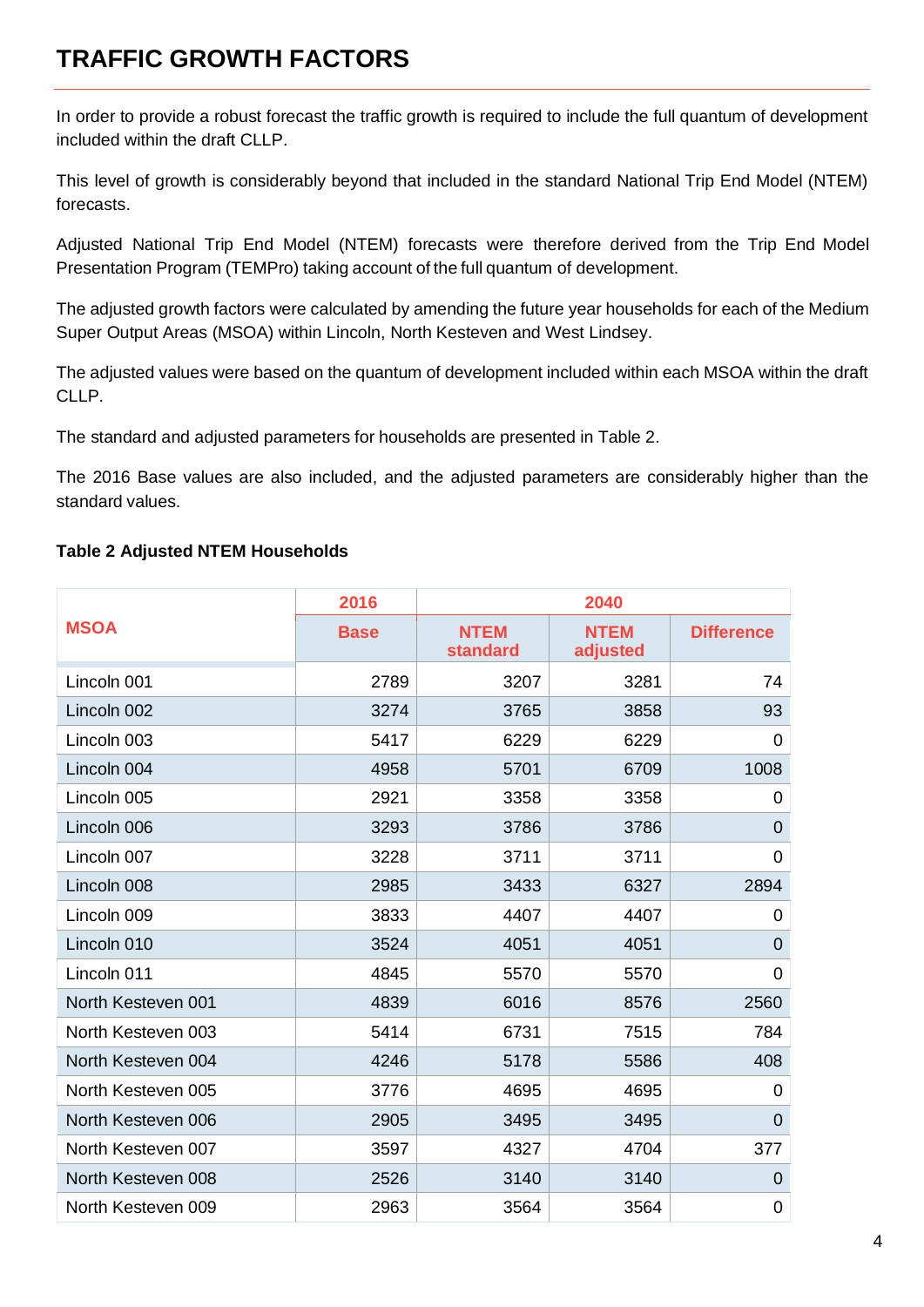| North Kesteven 010 | 4359 | 5316 | 6666 | 1350           |
|--------------------|------|------|------|----------------|
| North Kesteven 011 | 3720 | 4536 | 5430 | 894            |
| North Kesteven 012 | 3775 | 4542 | 4542 | 0              |
| North Kesteven 013 | 2945 | 3591 | 4127 | 536            |
| North Kesteven 014 | 3459 | 4218 | 4218 | 0              |
| West Lindsey 001   | 4249 | 5050 | 5050 | $\overline{0}$ |
| West Lindsey 002   | 4053 | 4817 | 4817 | $\mathbf 0$    |
| West Lindsey 003   | 4319 | 5133 | 5133 | $\mathbf 0$    |
| West Lindsey 004   | 4731 | 5695 | 6443 | 748            |
| West Lindsey 005   | 2803 | 3331 | 4044 | 713            |
| West Lindsey 006   | 3129 | 3766 | 3766 | $\Omega$       |
| West Lindsey 007   | 3292 | 3912 | 3912 | 0              |
| West Lindsey 008   | 3489 | 4277 | 4768 | 491            |
| West Lindsey 009   | 2994 | 3558 | 3558 | 0              |
| West Lindsey 010   | 3275 | 4014 | 4014 | $\overline{0}$ |
| West Lindsey 011   | 3888 | 4765 | 4968 | 203            |

The resulting standard and adjusted TEMPro growth factors are presented in Table 3.

The adjusted factors are considerably higher than those using the standard NTEM, demonstrating a robust level of growth has been accounted for.

**Table 3 Adjusted NTEM Growth Factors**

| <b>Time Period</b> | <b>District</b>     | <b>Trip End</b>    | <b>Standard NTEM</b> | <b>Adjusted NTEM</b> |
|--------------------|---------------------|--------------------|----------------------|----------------------|
|                    | Lincoln             | Origin             | 19.8%                | 27.1%                |
|                    |                     | <b>Destination</b> | 17.8%                | 18.6%                |
| <b>AM</b>          | North Kesteven      | Origin             | 16.6%                | 27.8%                |
|                    |                     | <b>Destination</b> | 16.7%                | 18.5%                |
|                    | <b>West Lindsey</b> | Origin             | 14.4%                | 18.7%                |
|                    |                     | <b>Destination</b> | 16.6%                | 17.4%                |
|                    | Lincoln             | Origin             | 17.4%                | 20.0%                |
|                    |                     | <b>Destination</b> | 18.5%                | 22.1%                |
| <b>PM</b>          | North Kesteven      | Origin             | 16.5%                | 22.1%                |
|                    |                     | <b>Destination</b> | 16.4%                | 24.8%                |
|                    |                     | Origin             | 16.2%                | 17.2%                |
|                    | <b>West Lindsey</b> | Destination        | 14.8%                | 17.7%                |

Traffic growth factors for Light Goods Vehicles (LGV's) and Heavy Goods vehicles (HGV's) have been derived from the 2018 Road Traffic Forecasts (RTF) which is produced by the DfT from the National Transport Model (NTM).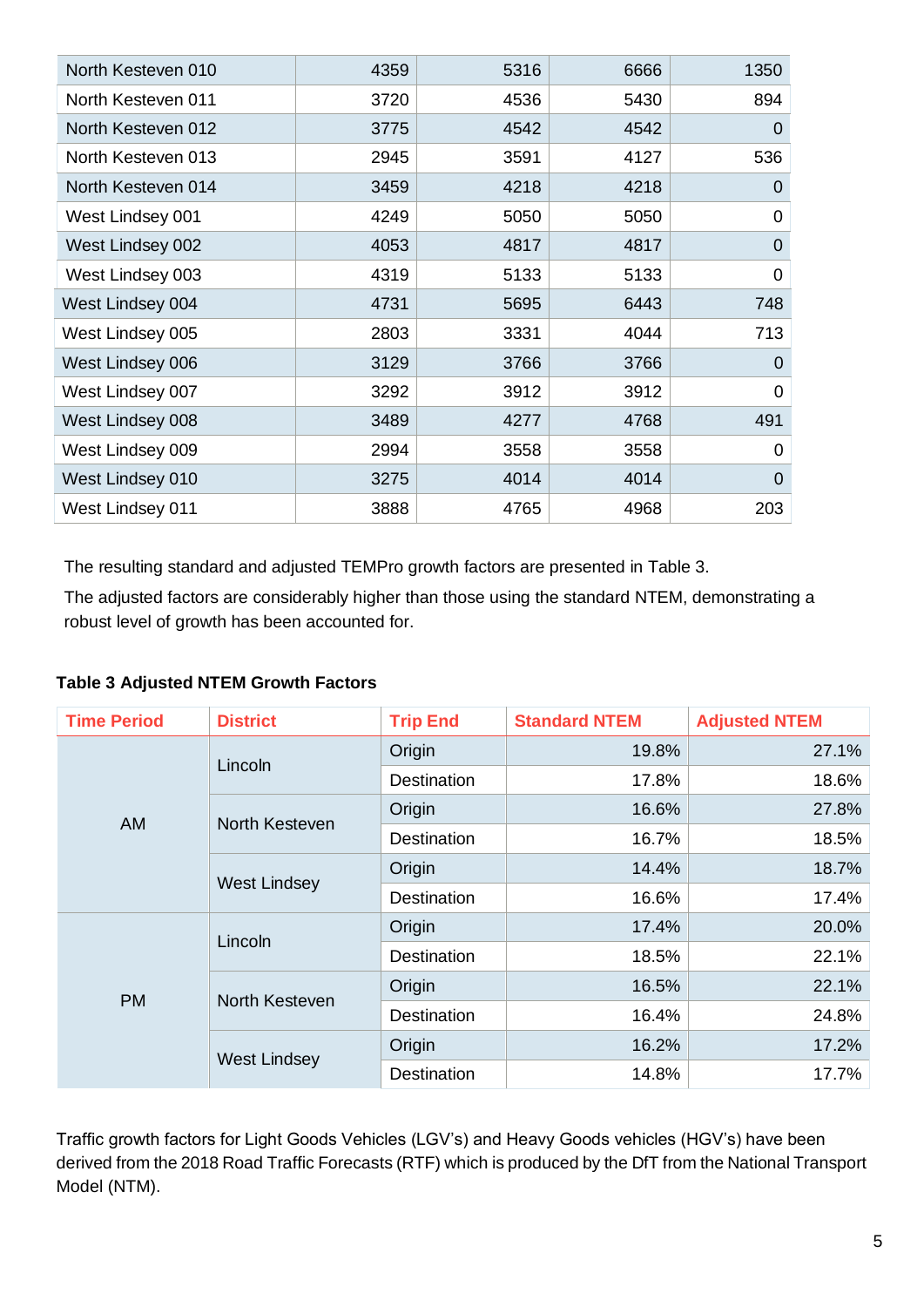The growth factors that have been derived were based on the percentage change in forecast vehicle kilometres per year.

The growth factors used are presented in Table 4.

| <b>Region</b>            | <b>LGV</b> | <b>HGV</b> |
|--------------------------|------------|------------|
| <b>North West</b>        | 1.351      | 1.019      |
| North East               | 1.375      | 1.004      |
| Wales                    | 1.359      | 1.018      |
| South West               | 1.343      | 1.005      |
| West Midland             | 1.391      | 1.033      |
| South East               | 1.369      | 1.123      |
| London                   | 1.405      | 1.016      |
| East England             | 1.351      | 1.114      |
| <b>East Midlands</b>     | 1.370      | 1.019      |
| Yorkshire and the Humber | 1.367      | 1.032      |

# **IMPACT ON A46 JUNCTIONS**

The National Highways (NH) letter of 24<sup>th</sup> August 2021 details a high-level trip generation (TRICS) assessment of the likely impact of the combined proposed allocations on the A46 junctions.

The impacts were presented as total two- way traffic flows across the morning (AM) and evening (PM) peak hours combined.

As a comparison, the total development generated traffic flows at these junctions from the four Lincoln SUE's have been extracted from the model i.e., excluding growth associated with wider geography development.

It should be noted that this is not a direct comparison as it only includes the four Lincoln SUE trips whereas the National Highways analysis includes the full quantum of allocated sites.

Given the total SUE trips are likely to comprise a significant proportion of the total allocation impact at these junctions it is still considered a good indication of the modelled impact of the Local Plan allocations at these locations.

It is of note that the current model includes an additional junction on to the A46 as part of the Western Growth Corridor (WGC) development proposal.

This scheme would be likely to reduce the Western Growth Corridor's impact on the Skellingthorpe Road junction, however it is recognised that at present there uncertainty around its delivery programme.

A sensitivity test has therefore been undertaken which removes the additional A46 junction from the model.

Table 5 therefore presents two sets of results for the Skellingthorpe Road roundabout, both with and without the new WGC junction on the A46.

It is considered that the 'without' scenario is the most comparable to the National Highways (NH) analysis .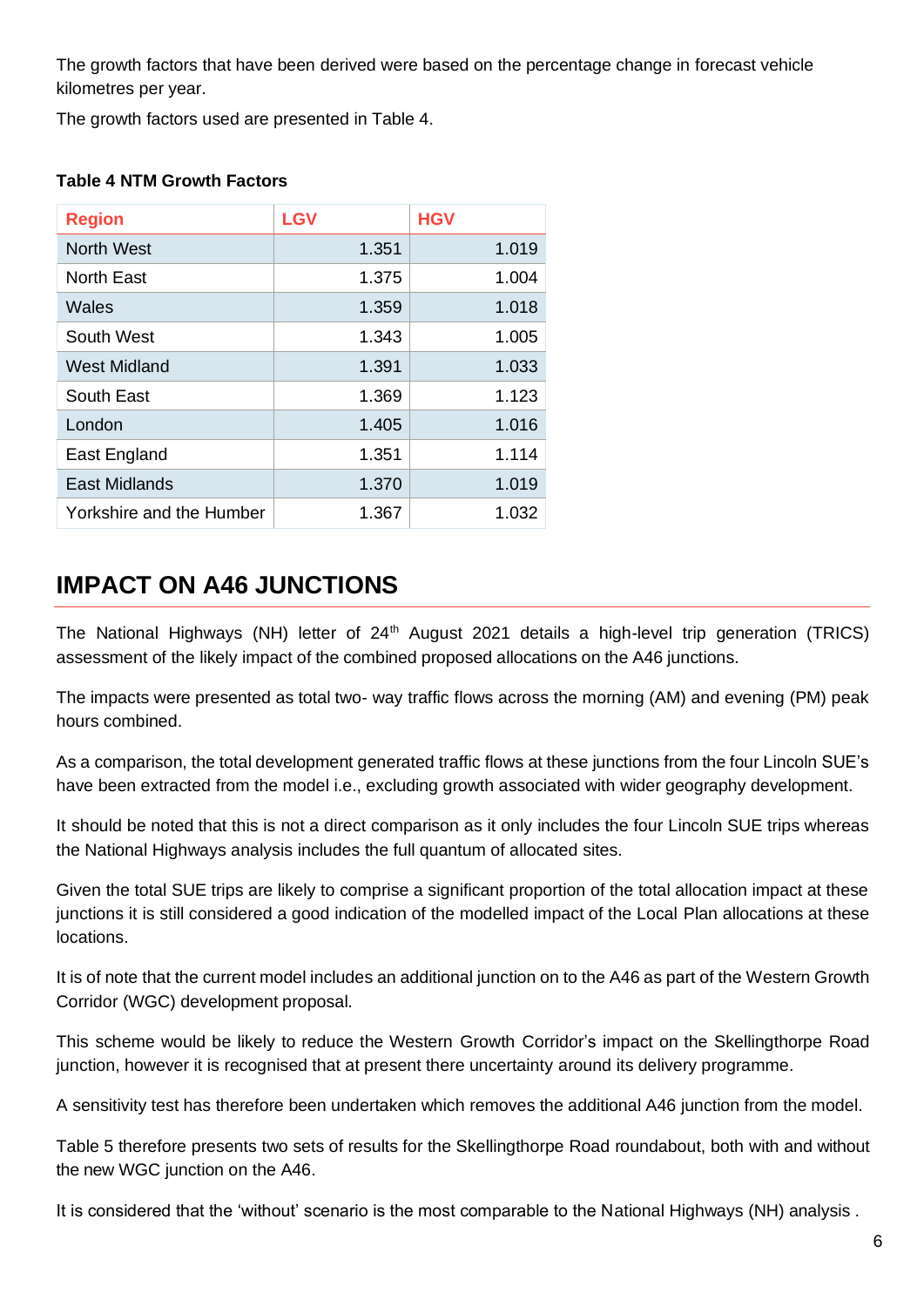### **Table 5 Development Generated A46 Junction Flows**

| <b>Ref</b>     | <b>A46 Junctions</b>                               | <b>GLTM</b><br>AM | <b>GLTM</b><br><b>PM</b> | <b>GLTM</b><br>$AM+PM$ | <b>NH Estimate</b><br>$AM+PM$ | <b>Diff</b> |
|----------------|----------------------------------------------------|-------------------|--------------------------|------------------------|-------------------------------|-------------|
| 1              | Carholme roundabout                                | 555               | 545                      | 1,100                  | 1,304                         | $-204$      |
|                | Skellingthorpe roundabout with new WGC A46 link    | 308               | 279                      | 587                    | 1,517                         | $-930$      |
| $\overline{2}$ | Skellingthorpe roundabout without new WGC A46 link | 367               | 502                      | 869                    | 1,517                         | $-648$      |
| 3              | Doddington roundabout                              | 287               | 248                      | 535                    | 610                           | $-75$       |
| $\overline{4}$ | Whisby roundabout                                  | 283               | 244                      | 527                    | 644                           | $-117$      |
| 5              | Moor Lane                                          | 255               | 213                      | 468                    | 577                           | $-109$      |
| $6\phantom{1}$ | Hykeham roundabout                                 | 364               | 310                      | 674                    | 733                           | $-59$       |
| $\overline{7}$ | Old Haddington Lane                                | 207               | 132                      | 339                    | 753                           | $-414$      |
| 8              | Halfway House roundabout                           | 190               | 123                      | 313                    | 865                           | $-552$      |
| 9              | Green Lane                                         | 182               | 108                      | 290                    | 391                           | $-101$      |
| 10             | Newark Road / Wood Lane                            | 182               | 108                      | 290                    | 391                           | $-101$      |

Table 5 demonstrates that modelled flows are slightly lower than the National Hi9ghways estimated flows at the Carholme (Ref 1), Doddington (Ref 3), Whisby (Ref 4), Moor Lane (Ref 5), Hykeham (Ref 6), Green Lane (Ref 9) and Newark Road / Wood Lane (Ref 10) junctions.

This can be expected given the model flows presented are for the Lincoln SUEs only whereas the NH analysis comprises the full quantum of CLLP development.

With regard to the Skellingthorpe (Ref 2) junction the model flows are considerably lower than the NH estimated flows although flows are closer when considering the scenario without the new A46 link.

Again, it should be noted that the model flows are presented for the Lincoln SUEs only whereas the NH analysis comprises the full quantum of CLLP development.

More information would be required on the methodology used by National Highways in order to carry out a more detailed analysis of the differences at this location.

The model flows are also considerably lower at the Old Haddington Lane (Ref 7) and Halfway House (Ref 8) junctions compared to the numbers estimated by NH.

Given these junctions are located along the same A46 corridor to the Green Lane (Ref 9) and Newark Road / Wood Lane (Ref 10) junctions it is considered that the impacts would be similar, as per the model flows.

Notwithstanding these findings, it should be noted thatthe model flows do not take account of flows from the large Witham S<sup>t</sup> Hughs development, which is located close to these two junctions, and may go some way to explaining the higher flows calculated by National Highways.

More information would be required on the methodology used by National Highways (NH) in order to carry out a more detailed analysis of the differences.

However, it can be seen that using the validated and assured model the forecast traffic impacts are generally smaller than that expected by National Highways.

This can be expected given the model flows presented are for the Lincoln SUEs only whereas the National Highways analysis comprises the full quantum of CLLP development.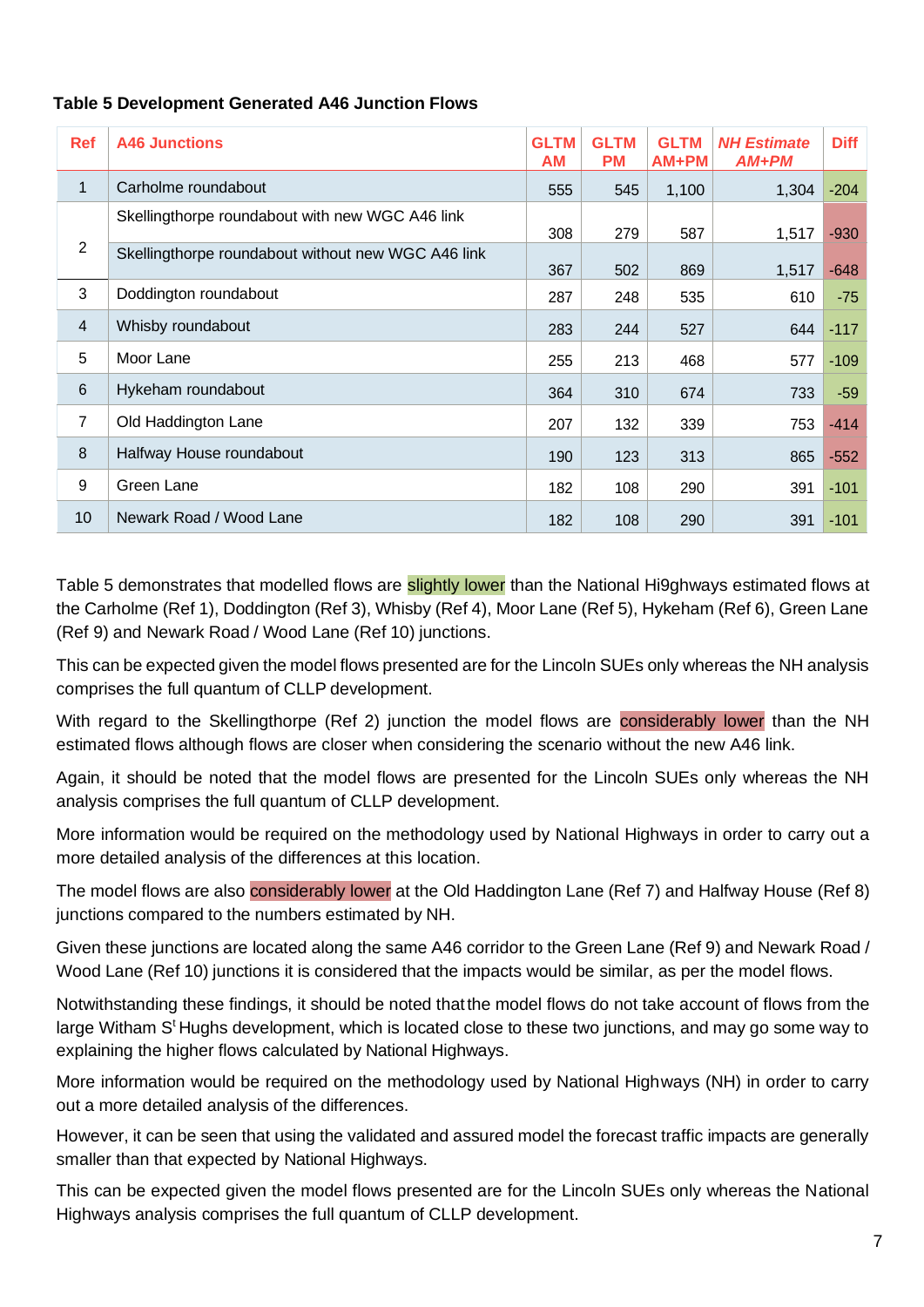# **SUMMARY**

WSP, on behalf of Lincolnshire County Council (LCC), as Highway Authority, has created a new forecast scenario using the Greater Lincoln Transport Model (GLTM) for the purpose of assessing the traffic impacts of the 2022 draft Central Lincolnshire Local Plan (CLLP).

A new forecast year has been created which corresponds with the CLLP horizon year of 2040.

The new 2040 CLLP traffic forecasts include a highly robust traffic growth scenario using adjusted DfT NTEM growth factors to account for the full quantum of proposed development included in the current CLLP.

The GLTM has also been through independent DfT scrutiny and assurance as part of the North Hykeham Relief Road (NHRR) Outline Business Case submission and found to be fit for purpose, meeting Transport Appraisal Guidance (TAG) criteria.

It is considered that the 2040 CLLP model scenario is therefore fit for the purpose of forecasting the traffic impacts of the draft CLLP.

In relation to the Strategic Road Network, National Highways has also reviewed the findings and their responses conclude that,

- the model area coverage is appropriate, along with the methods used
- CLLP and Transport Model forecasts for intermediate years are broadly similar allowing intermediate year forecasts to be used in assessment.
- A Variable Demand Model (VDM) is not critical for National Highways as it does not represent the worst case on the Strategic Road Network (SRN) in terms of operational assessment.

The Greater Lincoln Transport (SATURN) model has been used to test the impacts of the proposed Local Plan development sites and compare these against assumptions made by National Highways for the A46 corridor around Lincoln.

The outputs show changes in traffic predications and the road sections and junctions, that become under stress to the end of Local Plan period.

In general, development traffic is forecast to be less than previously assumed, and with subsequent agreed sensitivity tests there appear no further issues arising from the development changes to those assessed at the publication of the 2017 adopted Local Plan.

The junctions around the A46 are known locations that remain under stress, and both the adopted Local Plan and the 2020 to 2026 Lincoln Transport Strategy identify the key development and road network locations and that will be required to be investigated further, and where necessary impact mitigated, by developers.

It is also noted by National Highways that the GLTM alone is not sufficiently extensive and detailed for testing Local Plan impacts on the A46 between the A1 and A46 Hykeham roundabout given this section falls within the 'buffer' zones of the model.

Therefore, as with individual development plots subject to independent Transport Assessments as part of the Planning process, it is recommended that the localised risk associated with appraisal uncertainty is taken into account, and mitigated accordingly, when required.

**In summary, the base transport model was considered by National Highways as suitable for assessing current Local Plan development proposals for the Strategic Road Network around North Hykeham and the City of Lincoln.**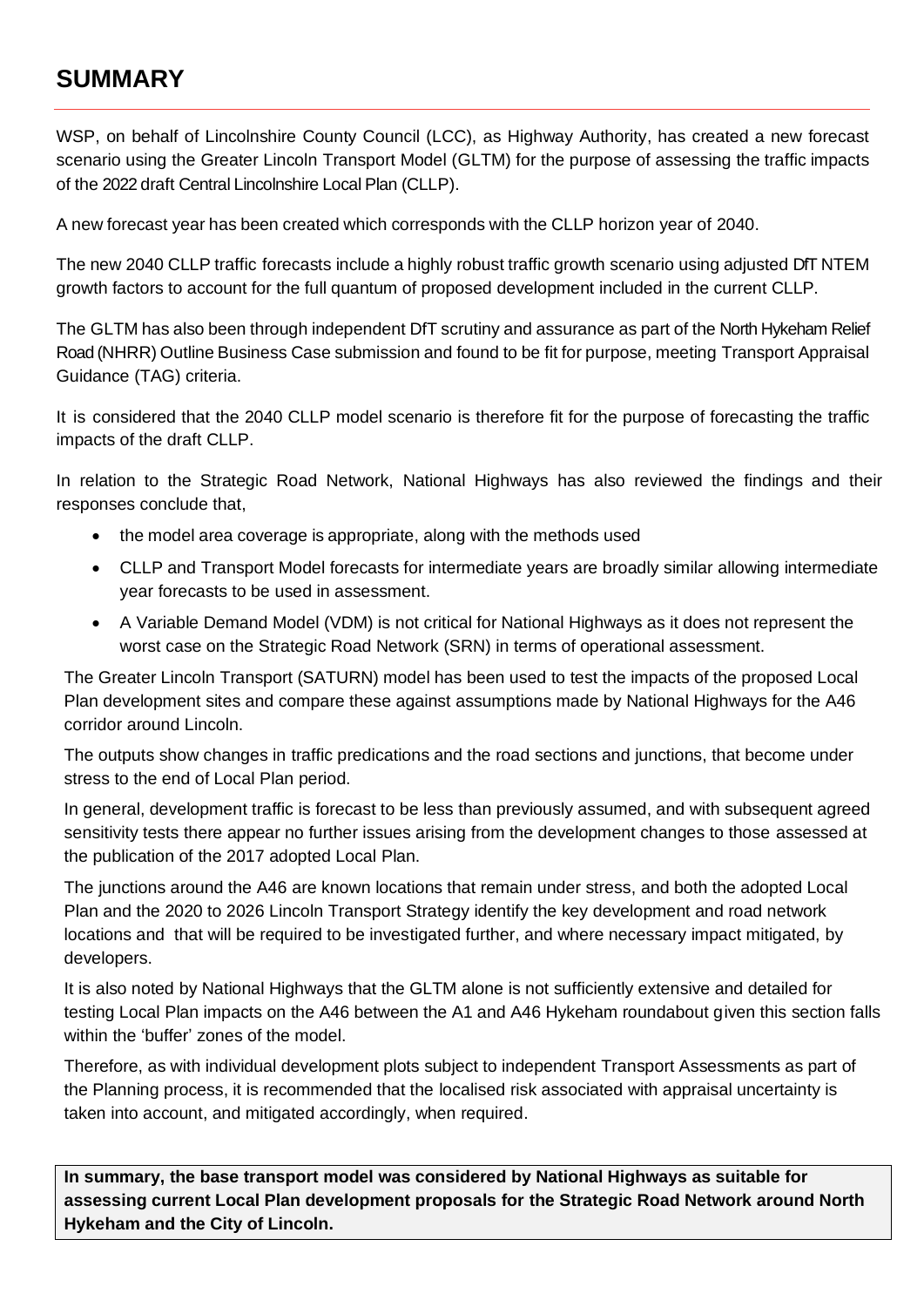**Annex 1**

# **National Highways Response Review of GLTM/VDM**

(October, 2021)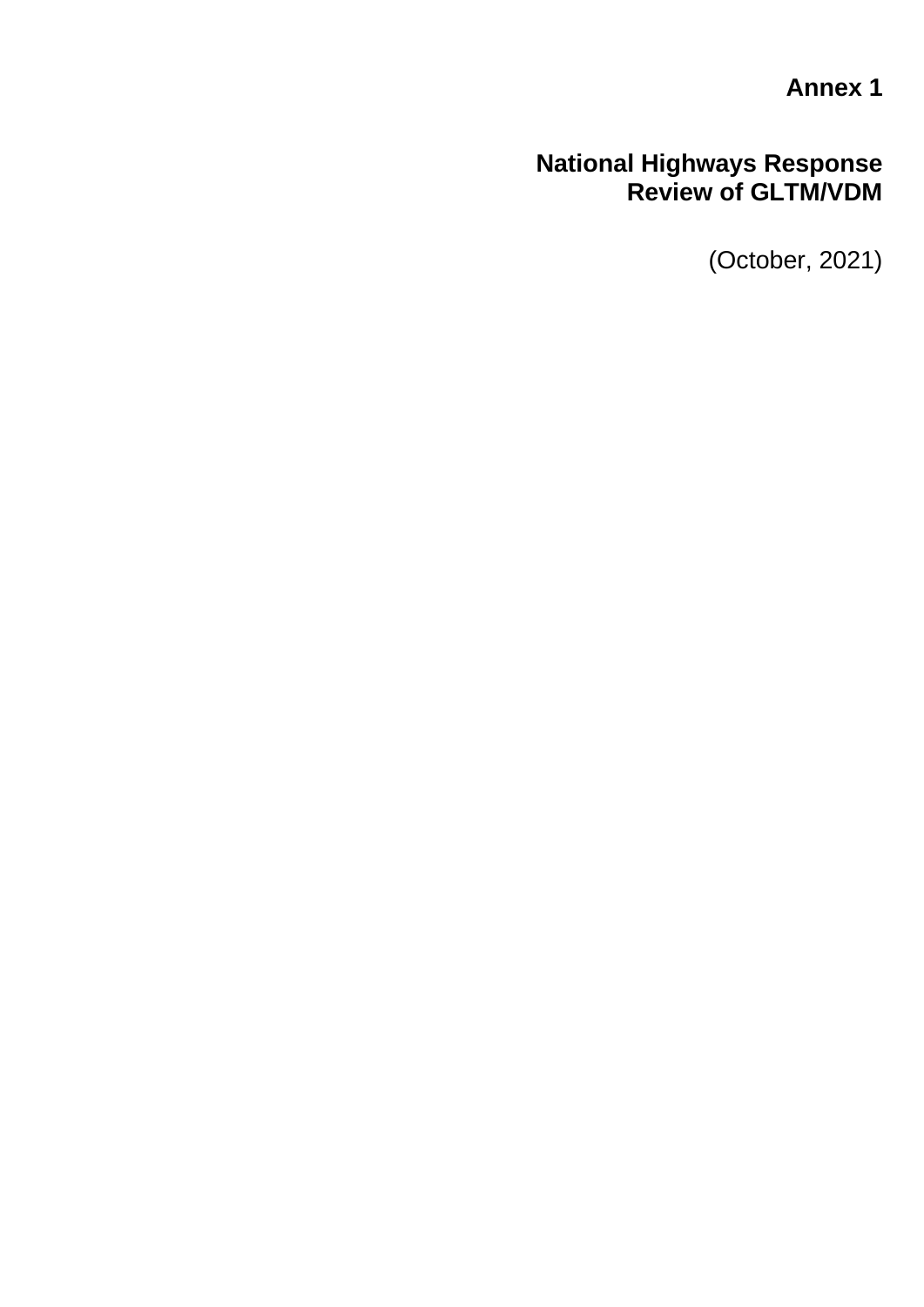

|       | <b>Project:</b> Central Lincolnshire Draft Local Plan                                                                             | Author:   | Ashish Chadha        |
|-------|-----------------------------------------------------------------------------------------------------------------------------------|-----------|----------------------|
|       | <b>Subject: Central Lincolnshire Local Plan - Review of GLTM Forecasting Report and Reviewed:</b><br>Variable Demand Model Report |           | Alan Bovce           |
| Date: | 26 October 2021                                                                                                                   | Approved: | <b>Richard White</b> |

### **1. Introduction**

National Highways (NH) is currently considering the implications of the updated draft Central Lincolnshire Local Plan (CLLP) 2021 on the SRN. The consultation draft is an update to previously adopted Local Plan (2012-2036), now having a time horizon of 2018-2040.

The Local Plan's strategic aim is to facilitate the delivery of 29,150 new dwellings and the creation of around 24,000 new jobs over the plan period 2018–2040 through allocated sites, distributed as follows:

- a. Lincoln Strategy Area around 64% (18,656) of the total homes and employment land needed, delivered through a combined strategy of (and in priority order):
- i. urban regeneration;
- ii. sustainable urban extensions to Lincoln; and
- iii. growth at settlements which serve, and are serviced by, Lincoln.
- b. Gainsborough around 12% (3,498) of the total homes and employment land delivered through a combined strategy of urban regeneration, sustainable urban extensions and sites at nearby and well-connected villages.
- c. Sleaford around 12% (3,498) of the total homes and employment land needed delivered through, primarily, a strategy of sustainable urban extensions and on urban sites and sites at nearby and well-connected villages.
- d. Elsewhere around 12% (3,498) of the total homes and employment land needed to come forward in settlements elsewhere, primarily located at the market towns well-connected villages and villages with a good range of services present.

NH has been appointed by the Secretary of State for Transport as strategic highway company under the provisions of the Infrastructure Act 2015 and is the highway authority, traffic authority and street authority for the SRN. It is our role to maintain the safe and efficient operation of the SRN whilst acting as a delivery partner to national economic growth. In relation to the Lincolnshire Draft Local Plan, NH's principal interest is in safeguarding the operation of the A46 and A1 Trunk Roads, which route within the area of influence.

To understand the impact of the proposed draft local plan on the wider area including the SRN, Lincolnshire County Council are proposing to use an existing Greater Lincoln Transport Model (GLTM) and the associated reports which were produced in 2018, using the 2017 adopted Local Plan.

The documents summitted to NH for review are the GLTM Traffic Forecasting Report (revision1.1) and a Variable Demand Model Report (revision1.1), both dated 7 June 2018. These documents have been produced to detail the forecasting approach, and assumptions undertaken, to derive a future year model as part of the assessment of impacts of the development, and to provide the network performance results of the impact assessment.

The tables listed overleaf outline the various issues with both documents following NH's review, and the comments made on these matters: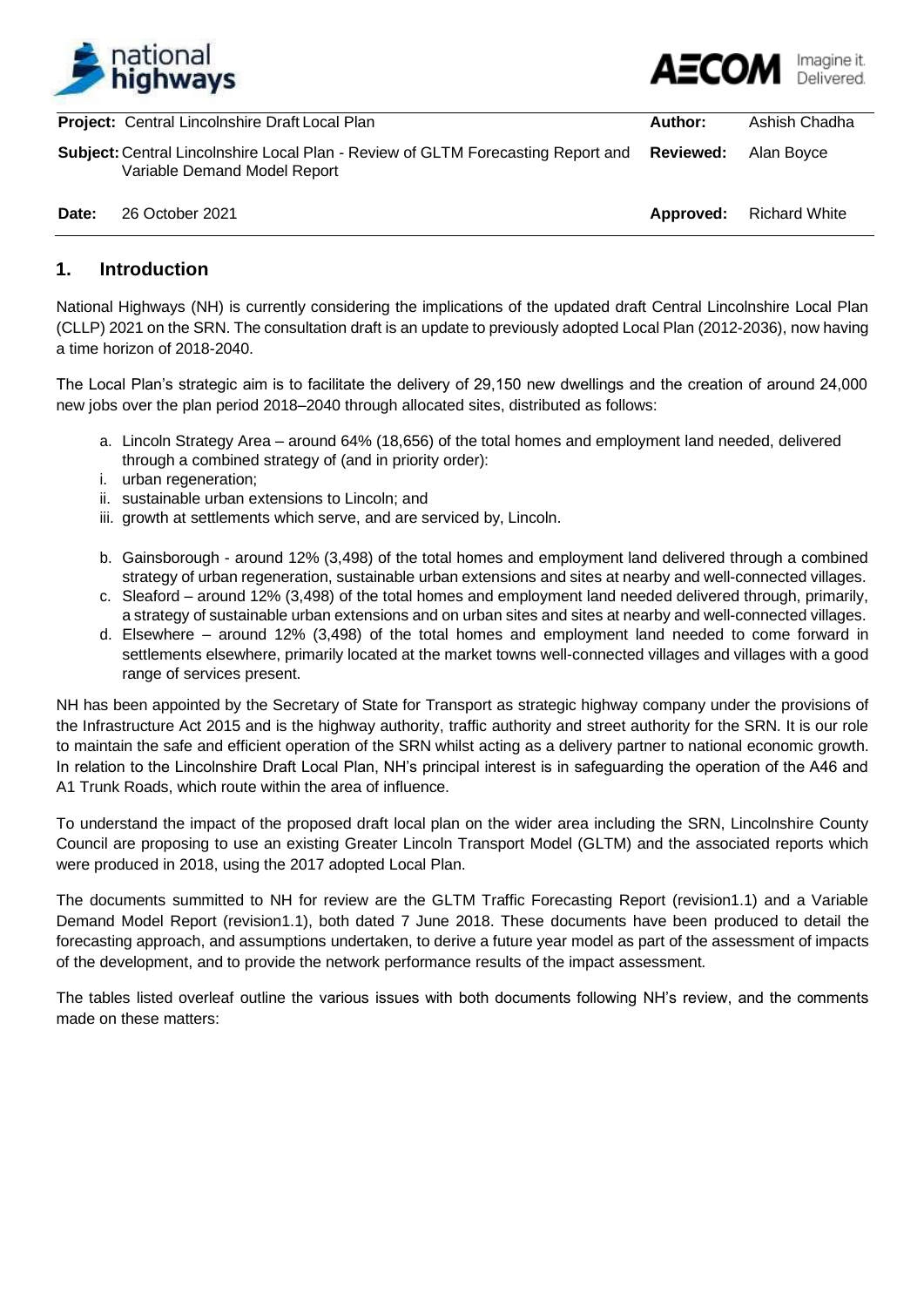



### **2. Methodology Review**

| <b>Issues Ranking Criteria</b>                                   |                                                                            |                                                                                                                |                                                                                                       |                                                                                   |  |
|------------------------------------------------------------------|----------------------------------------------------------------------------|----------------------------------------------------------------------------------------------------------------|-------------------------------------------------------------------------------------------------------|-----------------------------------------------------------------------------------|--|
| Accept (                                                         | <b>General Observation (GO)</b>                                            | <b>More Information (MI)</b>                                                                                   | <b>Concern (C)</b>                                                                                    | <b>Significant Concern (SC)</b>                                                   |  |
| This aspect of the proposal is<br>accepted without modification. | An issue highlighted for<br>information but does not require<br>an action. | An issue where there is<br>insufficient information to<br>determine whether or not<br>something is acceptable. | An issue that should be<br>addressed further but is likely to<br>be resolved by a simple<br>solution. | An issue that is unacceptable<br>and would require work to<br>provide a solution. |  |

### **GLTM Traffic Forecasting Report - version 1.1**

| <b>Issue</b>    |     | <b>National Highways Comments</b>                                                                                                                                                                                                                                                                                                                                                                                                                                                                                                                                                                                                                                                                                                                                                                                                                                                                                                                                                                                                                                                                                                                                                                                 | <b>Response/Action</b> |
|-----------------|-----|-------------------------------------------------------------------------------------------------------------------------------------------------------------------------------------------------------------------------------------------------------------------------------------------------------------------------------------------------------------------------------------------------------------------------------------------------------------------------------------------------------------------------------------------------------------------------------------------------------------------------------------------------------------------------------------------------------------------------------------------------------------------------------------------------------------------------------------------------------------------------------------------------------------------------------------------------------------------------------------------------------------------------------------------------------------------------------------------------------------------------------------------------------------------------------------------------------------------|------------------------|
| 1. Introduction |     |                                                                                                                                                                                                                                                                                                                                                                                                                                                                                                                                                                                                                                                                                                                                                                                                                                                                                                                                                                                                                                                                                                                                                                                                                   |                        |
| 1.2             | (A) | WSP was commissioned by Lincolnshire County Council (LCC) to develop GLTM to enable modelling and<br>appraisal for new projects being developed by Lincolnshire County Council and its partners.<br>GLTM is a multi-modal model that consists of both highway and public transport components in order to<br>provide a robust tool for analysis and appraisal towards four key objectives defined within the Model<br><b>Specification Report:</b><br>Development Management - Testing Developments and mitigation measures for planning<br>applications<br>2. Strategic Business Case Evaluation - Development of Outline Business Case for Lincoln Southern<br><b>Bypass</b><br>High Level Policy Evaluation – Testing Parking policies and Park and Ride facilities<br>Tactical Measures – Testing Network Management including events, air quality and noise<br>assessments<br>GLTM has been constructed as a multi-model model that can model impacts of economic and demographic<br>trends, land use changes, spatial and modal patterns on the transport network. The model is supposed to<br>have ability to assess a wide set of shorter and longer term behavioural responses to<br>policy initiatives. | N/A                    |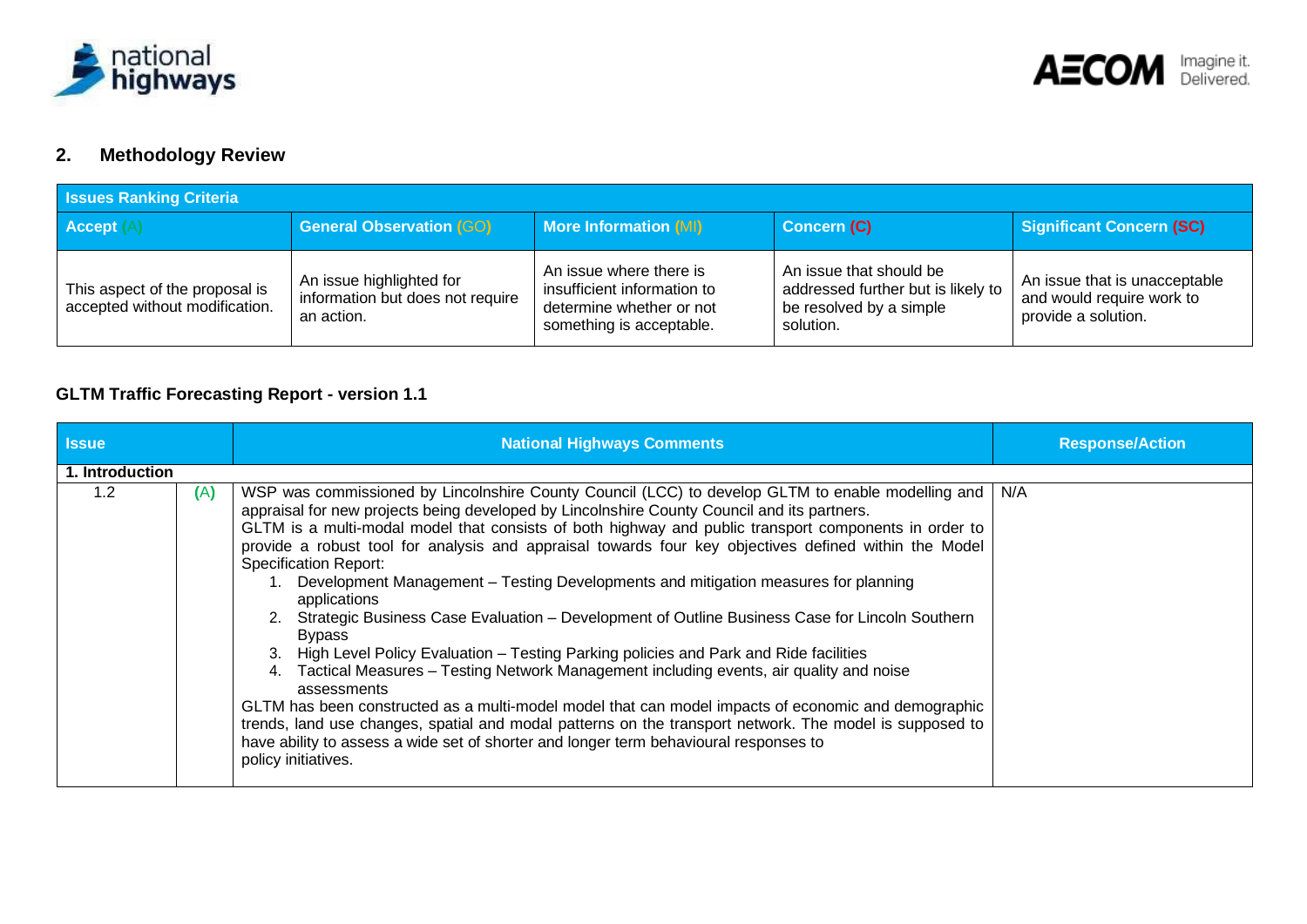



development detailed in the draft CLLP has also been included.

|                               |      | Four main modelling components of the model are:                                                                                                                                                                                                                                                                                                                                                                                                                                                                                                                                                                                                                                                                                         |                                                                                                                                                                                                                                                                             |
|-------------------------------|------|------------------------------------------------------------------------------------------------------------------------------------------------------------------------------------------------------------------------------------------------------------------------------------------------------------------------------------------------------------------------------------------------------------------------------------------------------------------------------------------------------------------------------------------------------------------------------------------------------------------------------------------------------------------------------------------------------------------------------------------|-----------------------------------------------------------------------------------------------------------------------------------------------------------------------------------------------------------------------------------------------------------------------------|
|                               |      | Greater Lincoln Public Transport Model (GLPTM) which uses CUBE software<br>$\bullet$<br>Greater Lincoln Highway Assignment Model (GLHAM) which uses SATURN software<br>Greater Lincoln Trip End Model (GLTEM) which uses CUBE software                                                                                                                                                                                                                                                                                                                                                                                                                                                                                                   |                                                                                                                                                                                                                                                                             |
|                               |      | Greater Lincoln Variable Demand Model (GLVDM) which uses CUBE software                                                                                                                                                                                                                                                                                                                                                                                                                                                                                                                                                                                                                                                                   |                                                                                                                                                                                                                                                                             |
|                               |      | The overall GLTM model structure and software usage seems to be appropriate.                                                                                                                                                                                                                                                                                                                                                                                                                                                                                                                                                                                                                                                             |                                                                                                                                                                                                                                                                             |
| 2. Summary of Base Year Model |      |                                                                                                                                                                                                                                                                                                                                                                                                                                                                                                                                                                                                                                                                                                                                          |                                                                                                                                                                                                                                                                             |
| $\overline{2.1}$              |      | Review of base model is provided separately.                                                                                                                                                                                                                                                                                                                                                                                                                                                                                                                                                                                                                                                                                             | N/A                                                                                                                                                                                                                                                                         |
| 3. Scenario Definitions       |      |                                                                                                                                                                                                                                                                                                                                                                                                                                                                                                                                                                                                                                                                                                                                          |                                                                                                                                                                                                                                                                             |
| $\overline{3.2}$              | (A)  | This section sets out the forecasting assumptions applied for the application of GLTM, and the methodology<br>adopted to create the required model forecasts.                                                                                                                                                                                                                                                                                                                                                                                                                                                                                                                                                                            | N/A                                                                                                                                                                                                                                                                         |
|                               | (SC) | The following forecast scenarios have been produced to the end of the Local Plan period from the base year<br>2016:<br>2021<br>2026<br>2031; &<br>2036<br>The draft local plan has a horizon year of 2040 which is 4 years from the last forecast year available from<br>GLTM. Thus, if 2036 model is used to test the Local Plan for 2040, firstly, it will underrepresent the<br>development trajectory and secondly it will not correctly model the background growth of traffic between 2036<br>and 2040 and is likely to under or overestimate the congestion on the network. Could evidence be provided<br>how these issues will be taken care of if the existing models are used for the testing the impact of the Local<br>Plan? | We have created a new 2040<br>forecast scenario for the testing of<br>the updated Local Plan. The<br>forecast uses the latest growth<br>factors and proposed development<br>quantum. Our methodology and<br>the outputs are detailed in the<br>accompanying Technical Note. |
| 3.3.1                         | (C)  | Do Minimum<br><b>Forecast Demand</b><br><b>Forecast Network</b>                                                                                                                                                                                                                                                                                                                                                                                                                                                                                                                                                                                                                                                                          | The Riseholme Roundabout<br>improvements have been<br>included in the 2040 forecast<br>scenario. The quantum of                                                                                                                                                             |

As the model forecasts were undertaken in 2018, can it be confirmed that uncertainty of the network schemes coded in the model hasn't changed and no other additional scheme has been identified that would warrant it

Can a comparison table be provided showing the trajectory of housing and employment sites used to inform model and the one presented in the latest Draft Central Lincolnshire Local Plan 2021? This needs to be

to be included in the latest networks as per TAG guidance?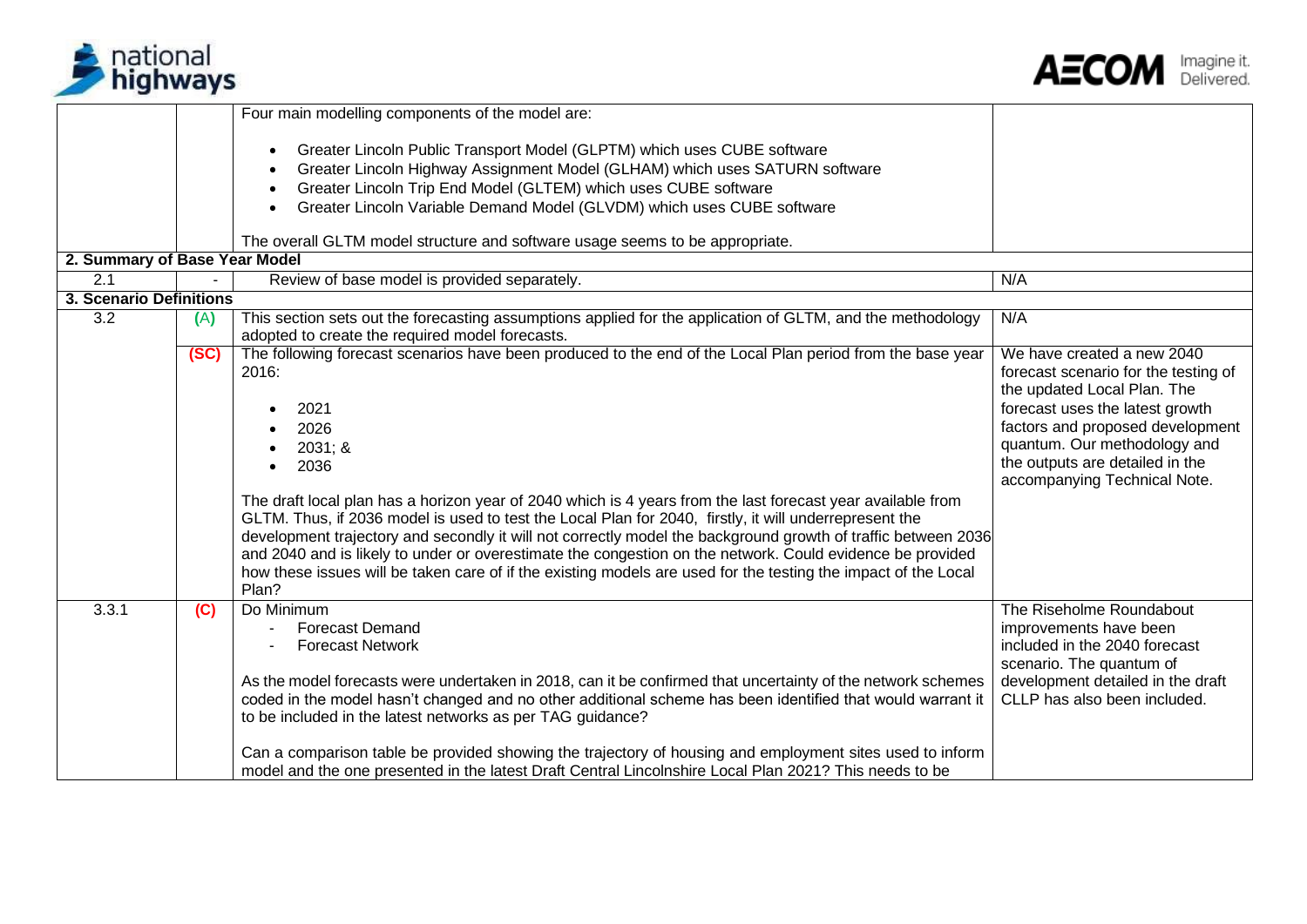



|                        |      | presented year on year basis from 2012 to 2040, clearly informing what's assumed in the model, Adopted                                                                                                                                                                                                                                                                                                                                                   |                                     |
|------------------------|------|----------------------------------------------------------------------------------------------------------------------------------------------------------------------------------------------------------------------------------------------------------------------------------------------------------------------------------------------------------------------------------------------------------------------------------------------------------|-------------------------------------|
|                        |      | Local Plan and updated 2021 CLLP.                                                                                                                                                                                                                                                                                                                                                                                                                        |                                     |
| 3.3.2                  | (MI) | Do Something                                                                                                                                                                                                                                                                                                                                                                                                                                             | The current proposals for the North |
|                        |      | Forecast Demand - DM Sites as per Adopted Local Plan 2017                                                                                                                                                                                                                                                                                                                                                                                                | Hykeham Relief Road (previously     |
|                        |      | Forecast Network - DM plus Lincoln Southern Bypass (LSB)                                                                                                                                                                                                                                                                                                                                                                                                 | LSB) are still as per the preferred |
|                        |      |                                                                                                                                                                                                                                                                                                                                                                                                                                                          | option modelled at the Outline      |
|                        |      | Incremental DS from DM is acceptable provided DM models are reasonable.                                                                                                                                                                                                                                                                                                                                                                                  | Business Case stage.                |
|                        |      | Design for LSB as used in the model was representative of the emerging options. Has this scheme developed                                                                                                                                                                                                                                                                                                                                                |                                     |
|                        |      | further in the past few years and is the emerging design different to the option modelled? NH would like to be                                                                                                                                                                                                                                                                                                                                           |                                     |
|                        |      | reassured that no major changes have emerged on the LSB scheme.                                                                                                                                                                                                                                                                                                                                                                                          |                                     |
| 4. The Uncertainty Log |      |                                                                                                                                                                                                                                                                                                                                                                                                                                                          |                                     |
| General                | (MI) | We have reviewed the Uncertainty Log spreadsheet which includes development sites and infrastructure                                                                                                                                                                                                                                                                                                                                                     | The quantum of development          |
|                        |      | schemes that have been included in the Saturn GLTM and is based on the adopted Local Plan 2017-2036.                                                                                                                                                                                                                                                                                                                                                     | outlined in the draft CLLP has      |
|                        |      |                                                                                                                                                                                                                                                                                                                                                                                                                                                          | been included in the new 2040       |
|                        |      | We have checked the Uncertainty Log against the draft Local Plan policies and adopted Local Plan and<br>consider that the key sites likely to have an impact on the SRN continue to be relevant and are still included<br>in the draft policies.                                                                                                                                                                                                         | forecast scenario.                  |
|                        |      |                                                                                                                                                                                                                                                                                                                                                                                                                                                          |                                     |
|                        |      | However, we note that the Uncertainty Log was last updated in June 2018 and therefore some sites are no<br>longer included in the draft Local Plan. Some of these sites may have already come forward and therefore no<br>longer included in the draft Local Plan. It would be useful to have confirmation and a more recent account of<br>these sites. We are likely to recommend that these sites are included as background traffic if a model update |                                     |
|                        |      | is undertaken.                                                                                                                                                                                                                                                                                                                                                                                                                                           |                                     |
|                        |      | We have also noted that the South West Quadrant SUE, Hykeham, Lincoln was initially conceived to be                                                                                                                                                                                                                                                                                                                                                      |                                     |
|                        |      | delivered in full by 2036; however, the Draft Local Plan is anticipating that just half (1,000 dwellings) would be                                                                                                                                                                                                                                                                                                                                       |                                     |
|                        |      | delivered during the new plan period (2018-2040). Equally, Gainsborough Southern Neighbourhood SUE was                                                                                                                                                                                                                                                                                                                                                   |                                     |
|                        |      | previously proposed to be delivered in full (2,500 dwellings) by 2036. The Draft Local Plan is estimating that                                                                                                                                                                                                                                                                                                                                           |                                     |
|                        |      | only 750 dwellings are likely to be delivered during the new plan period (2018-2040).                                                                                                                                                                                                                                                                                                                                                                    |                                     |
|                        |      |                                                                                                                                                                                                                                                                                                                                                                                                                                                          |                                     |
|                        |      | It would be useful to understand how Central Lincolnshire is anticipating taking this into account as it                                                                                                                                                                                                                                                                                                                                                 |                                     |
|                        |      | potentially overestimates the impact of development and highlights the need for improvements that might not                                                                                                                                                                                                                                                                                                                                              |                                     |
|                        |      | be required or sooner than required.                                                                                                                                                                                                                                                                                                                                                                                                                     |                                     |
| 4.3                    | (MI) | This section notes the changes made using the forecast planning data to produce the forecast Core Scenario<br>demand.                                                                                                                                                                                                                                                                                                                                    | See response above.                 |
|                        |      |                                                                                                                                                                                                                                                                                                                                                                                                                                                          |                                     |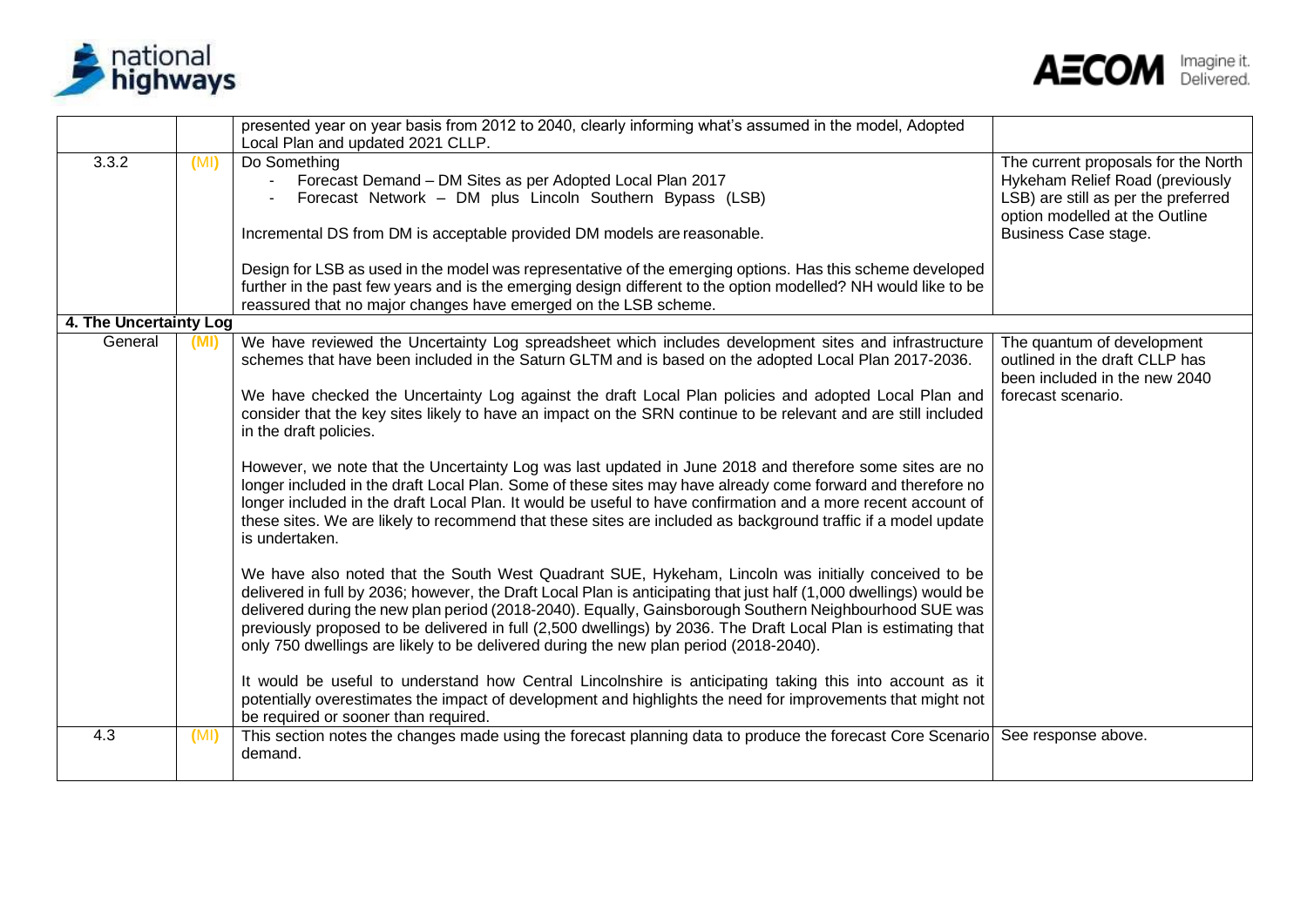



|                      | Appendix A presents the planning data assumptions for residential and employment sites except urban<br>extension (SUE) incorporated in the GLTM future year models.<br>It is not possible to directly compare this data with the latest uncertainty log that has informed the 2021 draft<br>CLLP. Can this evidence be provided to show that there has been no substantial change in development<br>quantum since the information was used in the GLTM.                                                                                                                                                                                                                                                                                                                                                                                                                                                                              |                                                                                                                                                                                                                                                                                                                                                                                             |
|----------------------|--------------------------------------------------------------------------------------------------------------------------------------------------------------------------------------------------------------------------------------------------------------------------------------------------------------------------------------------------------------------------------------------------------------------------------------------------------------------------------------------------------------------------------------------------------------------------------------------------------------------------------------------------------------------------------------------------------------------------------------------------------------------------------------------------------------------------------------------------------------------------------------------------------------------------------------|---------------------------------------------------------------------------------------------------------------------------------------------------------------------------------------------------------------------------------------------------------------------------------------------------------------------------------------------------------------------------------------------|
| 4.3.1<br>(GO)        | Details of four SUE sites within Lincoln are provided in the Traffic Forecasting Report (TFR). Some differences<br>are found when compared with latest draft CLLP 2021 for the final delivery year/2040 for CLLP.<br>1. South East Quadrant - now 3400 homes instead of 3500 within the TFR<br>South West Quadrant – now 1000 homes instead of 1600 within the TFR<br>2 <sup>1</sup><br>As Model estimates higher development for these sites, so additional growth here would lead to less growth<br>elsewhere and this is likely to skew the network conditions/economics for any future scheme testing and<br>possible performance of SRN.                                                                                                                                                                                                                                                                                        | The new 2040 CLLP forecast<br>scenario includes an updated<br>Development Log based on the<br>draft CLLP. This now includes<br>3,400 and 1,000 dwellings at SEQ<br>and SWQ respectively.                                                                                                                                                                                                    |
| (GO)                 | Four additional sites at Gainsborough and Sleaford are included in the model but no further information<br>regarding the quantum of the development is provided in the TFR. It is mentioned that these sites are on the<br>periphery of the buffer network and have been added to the existing zones.<br>It should be noted that model cannot be used to test any local or junction schemes around these areas though<br>it will still be able to inform the wider impacts on the SRN.                                                                                                                                                                                                                                                                                                                                                                                                                                               | The CLLP sites in Gainsborough<br>and Sleaford are included in the<br>updated Development Log<br>however specific trip generation is<br>not included as these locations are<br>outside of the detailed model area.<br>The quantum of development at<br>these locations is taken account of<br>with the adjusted growth factors as<br>detailed in the accompanying<br><b>Technical Note.</b> |
| 4.3.3<br>(A)<br>(MI) | Development sites classified as 'Near Certain' or 'More than Likely' have been included in the forecast model.<br>Trip rates are required to estimate highway traffic generated by the development sites. Values for trips both<br>in and out of the proposed development were estimated using six generic trip rates derived from TRICS<br>database with metropolitan areas removed. These were consistent with those used on previous studies in<br>Lincoln.<br>Whilst NH agrees to the use of generic trip rates within the model for the trip generation, but no evidence<br>could be found underpinning how various land use sub-categories were clubbed together and matched to the<br>development sites. For e.g category Employment-Business is presumably B1, Employment - Industrial is B2<br>but what is Employment – mixed? On what basis were the developments classified in such categories within<br>Uncertainty Log? | N/A<br>The most recent available data<br>was used to classify each site.<br>Where specific information was<br>available sites were classified at<br>either B1, B2 etc and appropriate<br>trip rates applied accordingly. For<br>many local plan employment sites<br>limited information was available<br>on the make up the development,<br>in these instances mixed trip rates             |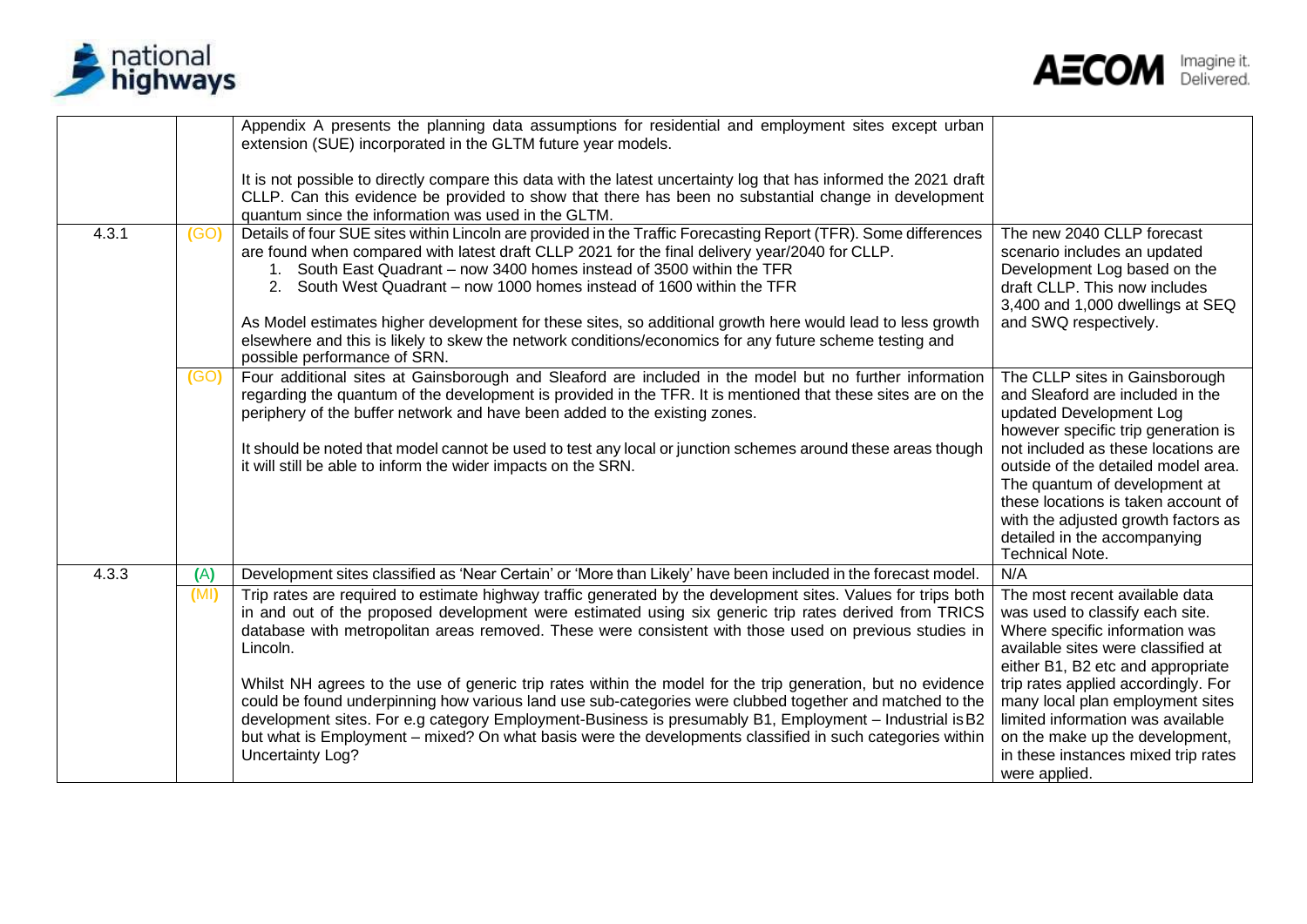



|       | (MI) | The total trip ends for the horizon year 2036 are provided. For intermediate years, the quantum of<br>development was allocated on pro-rata basis. For the SUE sites, the proportions (capped for development<br>allocated up to 2036) were derived.                                                                                                                                                                                                                                                                                      | The new 2040 forecast uses<br>the quantum of development<br>from the new draft CLLP.                                                                                        |
|-------|------|-------------------------------------------------------------------------------------------------------------------------------------------------------------------------------------------------------------------------------------------------------------------------------------------------------------------------------------------------------------------------------------------------------------------------------------------------------------------------------------------------------------------------------------------|-----------------------------------------------------------------------------------------------------------------------------------------------------------------------------|
|       |      | Though NH considers this to be an appropriate approach when the model was developed with the aim for a<br>final forecast year 2036, but this leaves a gap in terms of development quantum between 2036 and 2040 that<br>forms the part of latest draft CLLP. Can evidence be provided to show that overall quantum of the development<br>used to inform the model forecast year 2036 remains broadly similar to the latest CLLP forecast year 2040.                                                                                       |                                                                                                                                                                             |
| 4.4   | (MI) | Are any further changes expected to Table 4-5 and Table 4-6 showing the forecast highway network and PT<br>schemes in light of the latest draft CLLP?                                                                                                                                                                                                                                                                                                                                                                                     | The Riseholme Roundabout<br>scheme has been included in the<br>updated forecasts.                                                                                           |
|       |      | 5. Reference Forecast Demand and Supply                                                                                                                                                                                                                                                                                                                                                                                                                                                                                                   |                                                                                                                                                                             |
| 5.1   | (A)  | Forecasting model structure setup for the demand model is acceptable.                                                                                                                                                                                                                                                                                                                                                                                                                                                                     | N/A                                                                                                                                                                         |
| 5.2   | (SC) | Though reference matrix development process is reasonable, it is not clear how/why NTEM controls are<br>applied in context of the testing the CLLP.                                                                                                                                                                                                                                                                                                                                                                                       | The Local Plan model scenarios<br>are constrained to adjusted NTEM<br>growth factors to account for the                                                                     |
|       |      | NHs view is that for testing future strategy for the emerging development sites an unconstrained scenario<br>should be produced to understand the worst case and then either a mitigation plan could be produced, or<br>alternate sites/quantum can be tested to assess the impact on the network. Can data be shared to show how<br>many trips by each district have been reduced to constraint the CLLP developments to NTEM forecasts?                                                                                                 | full quantum of development in the<br>CLLP as detailed in the Technical<br>Note. This resulting forecast<br>growth is considerably above that<br>forecast by standard NTEM. |
| 5.2.1 | (C)  | NTEM version used is 7.2 whereas the latest is 7.2c. Main difference being use of Road Traffic Forecasts<br>which has now been updated from 2015 to 2018. This will affect LGV, and HGV growth calculated through<br>NTEM, with HGV growth reduced significantly in RFT 2018 that informs NTEM 7.2c.                                                                                                                                                                                                                                      | RTF 18 has been used to derive<br>the LGV and HGV growth for the<br>new CLLP forecasts.                                                                                     |
| 5.2.2 | (C)  | For the region of East Midlands (as an example), growth of HGV traffic is estimated to be 15% as per Appendix<br>C using NTEM 7.2 which utilises RFT 2015 data. A quick comparison with the RTF 2018 shows that this figure<br>should be near to 2% for RTF 2018 reference scenario 1.<br>Additional HGV traffic is likely to present the skewed results on the SRN, though it could be argued that it will<br>present a conservative view of the level of congestion with higher number of HGVs on the network in the<br>forecast years. | See response above.                                                                                                                                                         |
| 5.2.3 | (A)  | Trip distribution using Gravity Model shows a good match of the observed and modelled data.<br>Rail trip length distribution charts shows some variation in observed and modelled data but broadly follows<br>the same pattern.                                                                                                                                                                                                                                                                                                           | N/A                                                                                                                                                                         |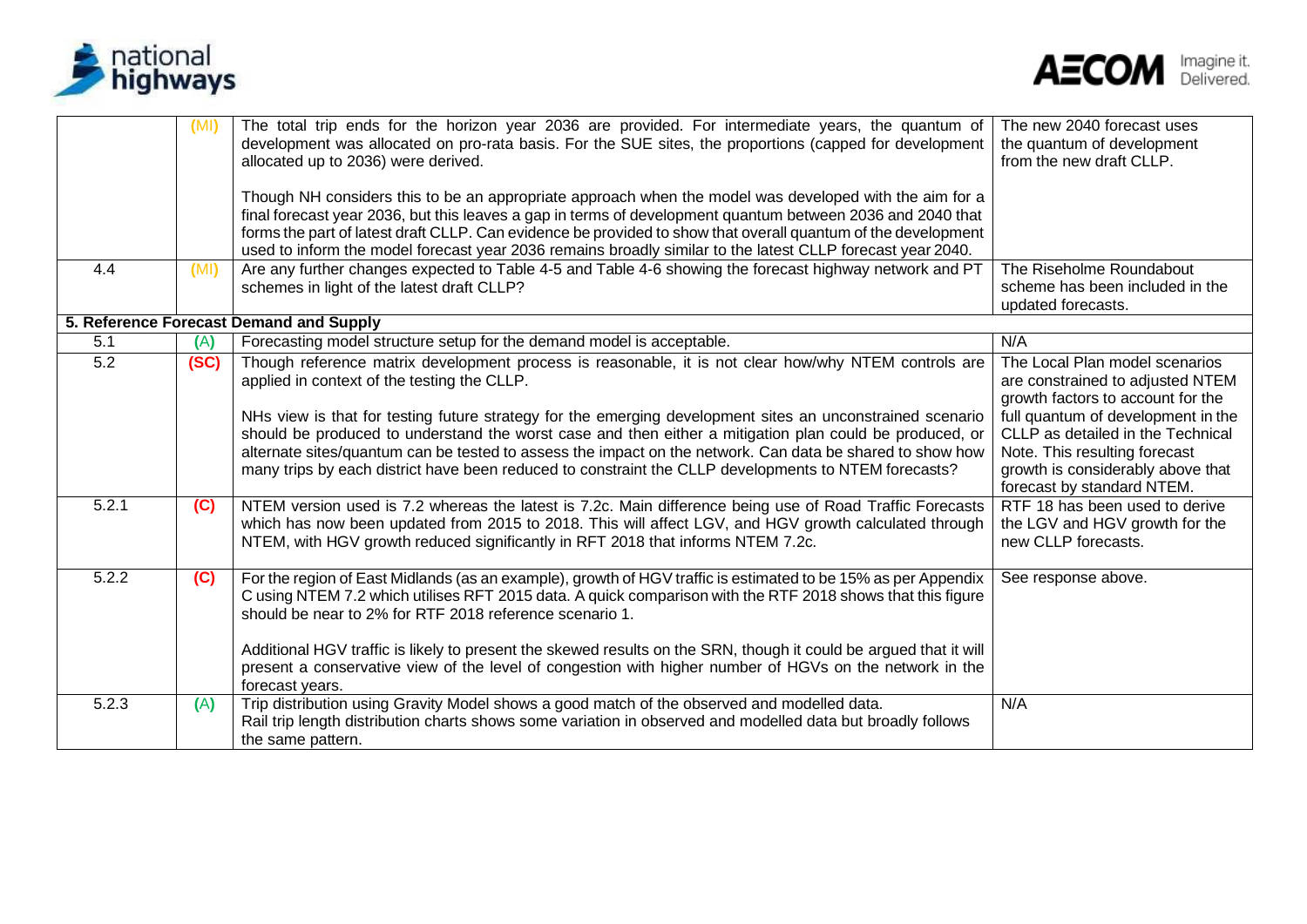



| 5.3.2                               | (GO) | Fixed speed approach used for the model area outside the simulation network is acceptable though it is noted<br>that with updated RTF 18, these speeds will vary slightly but the impact is expected to be limited.                                                                                                                                                                                                                                                                                                                                                                                                  | The new 2040 CLLP models have<br>incorporated the latest RTF 18<br>dataset.                                                                                                     |
|-------------------------------------|------|----------------------------------------------------------------------------------------------------------------------------------------------------------------------------------------------------------------------------------------------------------------------------------------------------------------------------------------------------------------------------------------------------------------------------------------------------------------------------------------------------------------------------------------------------------------------------------------------------------------------|---------------------------------------------------------------------------------------------------------------------------------------------------------------------------------|
| 5.3.3                               | (MI) | Forecast generalised cost parameters are derived using July 2017 Databook which is superseded. This may<br>affect the route choice of the trips based on changes in value of time and vehicle operating costs.                                                                                                                                                                                                                                                                                                                                                                                                       | The new CLLP forecast scenarios<br>use generalised costs from the<br>latest WebTAG databook.                                                                                    |
|                                     |      | NHs view is that a simple sensitivity test with updated generalised cost parameters should be carried out to<br>understand the changes in routings by using the latest Databook.                                                                                                                                                                                                                                                                                                                                                                                                                                     |                                                                                                                                                                                 |
| <b>6. Variable Demand Forecasts</b> |      |                                                                                                                                                                                                                                                                                                                                                                                                                                                                                                                                                                                                                      |                                                                                                                                                                                 |
| 6.1                                 | (GO) | GLVDM employs a pivot-point model which uses incremental cost changes to derive changes in demand from<br>a reference trip matrix. It has been calibrated to predict the key traveller responses of:<br>Mode choice (between highway and PT); and<br>Destination choice (a change of origin and/or destination).<br>It does not predict change in travel behaviour for:<br>Heavy goods vehicles (HGVs); and<br>Light goods vehicles (LGVs).<br>It is noted that VDM doesn't include frequency changes or demand switches between different time periods<br>but overall area of influence for the VDM is appropriate. | Noted.                                                                                                                                                                          |
|                                     |      |                                                                                                                                                                                                                                                                                                                                                                                                                                                                                                                                                                                                                      |                                                                                                                                                                                 |
| 6.1.3                               |      | Lack of frequency choice or time switch will provide a conservative estimate of the network performance.                                                                                                                                                                                                                                                                                                                                                                                                                                                                                                             | N/A                                                                                                                                                                             |
|                                     | (A)  | VDM convergence gap value of less than 0.05% is achieved for all the model years.                                                                                                                                                                                                                                                                                                                                                                                                                                                                                                                                    |                                                                                                                                                                                 |
| 6.2                                 | (GO) | VDM response show that trips are increasing slightly in the Highway matrices and reducing in PT matrices<br>post VDM runs. This is true across all the forecast years.<br>It is not possible to pinpoint the cause of this increase, but possible reason could be number of network<br>schemes in the DM scenario providing more capacity when compared with the additional demand which<br>makes Highways a little more attractive than PT in the forecast year.                                                                                                                                                    | It should be noted that the GLTM<br>forecast scenarios include the<br>Lincoln Eastern Bypass which<br>considerably increases highway<br>capacity compared to the Base<br>model. |
| <b>7. Assignment Results</b>        |      |                                                                                                                                                                                                                                                                                                                                                                                                                                                                                                                                                                                                                      |                                                                                                                                                                                 |
| $7.1 - 7.3$                         | (A)  | Highways model assignment convergence statistics and simulation network statistics are as expected except   N/A<br>for increase in average speeds between 2016 base and 2021 DM. Report mentions this is due to higher<br>capacity and improved speed due to Lincoln Eastern bypass.                                                                                                                                                                                                                                                                                                                                 |                                                                                                                                                                                 |
| 7.4                                 | (MI) | It is noted that Figure 7-7 and Figure 7-10 are the same except for the labels. One of them needs to be<br>updated.<br>Other than that flow differences between base, DM and DS are all reasonable.                                                                                                                                                                                                                                                                                                                                                                                                                  | This is an error in the original<br>Forecast Report. The AM flows are<br>presented in both images.                                                                              |
| 8. Summary                          |      |                                                                                                                                                                                                                                                                                                                                                                                                                                                                                                                                                                                                                      |                                                                                                                                                                                 |
| 8.1                                 |      | A summary of the above is provided. No comment necessary.                                                                                                                                                                                                                                                                                                                                                                                                                                                                                                                                                            | N/A                                                                                                                                                                             |
|                                     |      |                                                                                                                                                                                                                                                                                                                                                                                                                                                                                                                                                                                                                      |                                                                                                                                                                                 |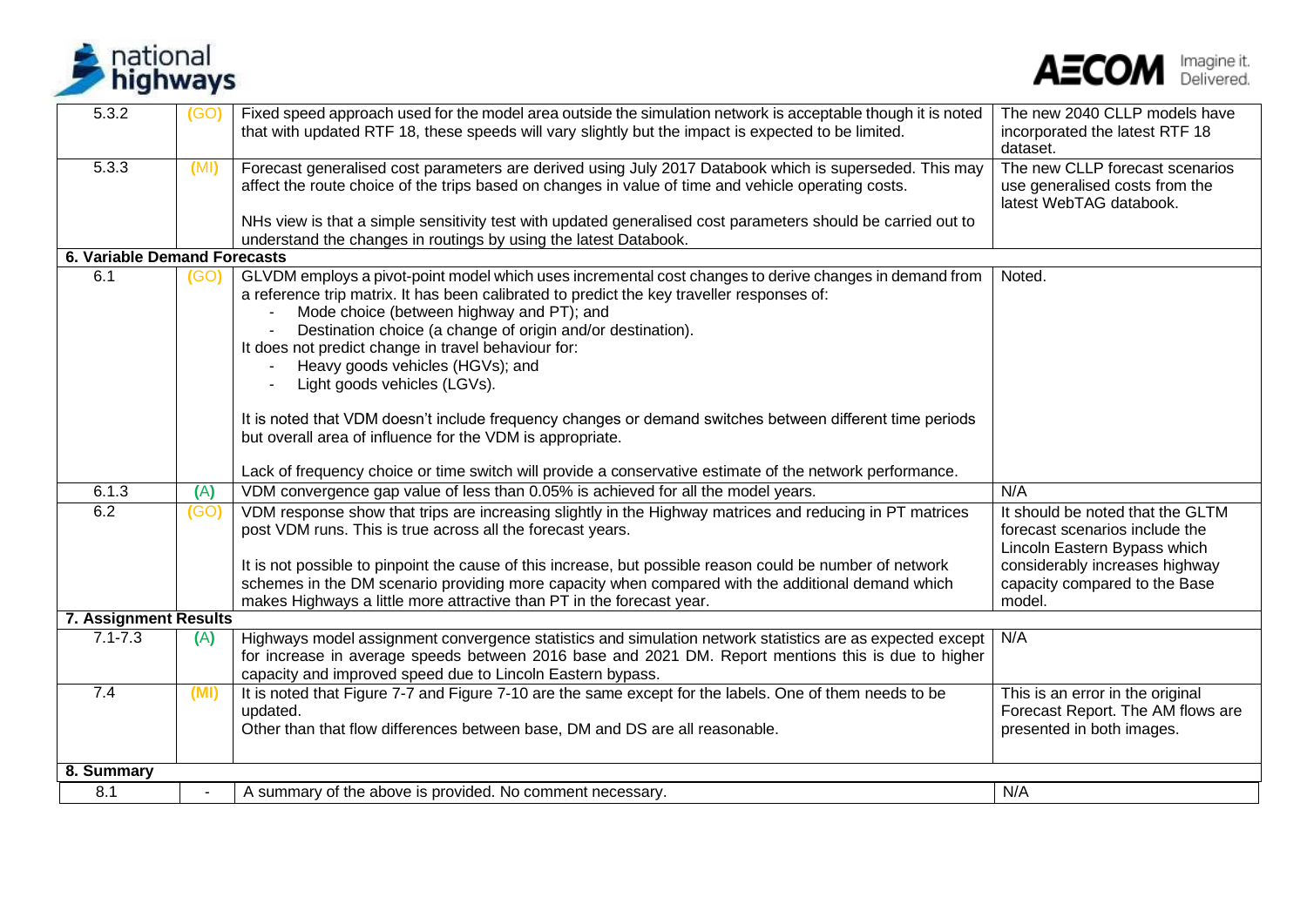

### **GLTM Variable Demand Model Report - version 1.1**

| <b>Issue</b>           |                                    | <b>National Highways Comments</b>                                                                                                                                                                                                                                                                                                                                                                                                                                                                       | <b>Response/Action</b> |  |  |  |  |
|------------------------|------------------------------------|---------------------------------------------------------------------------------------------------------------------------------------------------------------------------------------------------------------------------------------------------------------------------------------------------------------------------------------------------------------------------------------------------------------------------------------------------------------------------------------------------------|------------------------|--|--|--|--|
| 1. Introduction        |                                    |                                                                                                                                                                                                                                                                                                                                                                                                                                                                                                         |                        |  |  |  |  |
| 1.2                    | (A)                                | A summary provided similar to forecasting report. No comment necessary.                                                                                                                                                                                                                                                                                                                                                                                                                                 | N/A                    |  |  |  |  |
|                        | 2. Need for Variable Demand Model  |                                                                                                                                                                                                                                                                                                                                                                                                                                                                                                         |                        |  |  |  |  |
| 2.1<br>(GO)<br>supply. |                                    | NH agrees with the need for a VDM setup to assess large scale changes in the demand and<br>It is noted that the demand response is restricted to mode choice and distribution.                                                                                                                                                                                                                                                                                                                          | Noted.                 |  |  |  |  |
|                        |                                    | Frequency of trips and time of the day choice is not modelled, but the impact of these choices<br>would be limited to mainly 'others' user class and thus is likely to be minimal.                                                                                                                                                                                                                                                                                                                      |                        |  |  |  |  |
|                        |                                    | Area of influence for forecasting/VDM seems to be appropriate covering nearly all the<br>developments within the CLLP.                                                                                                                                                                                                                                                                                                                                                                                  |                        |  |  |  |  |
|                        | 3. Model Form and Choice Responses |                                                                                                                                                                                                                                                                                                                                                                                                                                                                                                         |                        |  |  |  |  |
| $3.1 - 3.2$            | (A)                                | Model structure consists of following elements which looks appropriate:<br>Trip End Model in CUBE<br><b>VDM</b> in CUBE<br><b>Highways Model in SATURN</b><br>PT Model in CUBE<br>4.                                                                                                                                                                                                                                                                                                                    | N/A                    |  |  |  |  |
|                        |                                    | GLVDM employs a pivot-point model which uses incremental cost changes to derive<br>changes in demand from a reference trip matrix.                                                                                                                                                                                                                                                                                                                                                                      |                        |  |  |  |  |
| 3.3.2-3.4.4            | (GO)                               | It is noted that:<br>1. Frequency Choice is not invoked as base model VDM was calibrated without it.<br>Mode choice is applied to all car users instead of those who have car available. This<br>is because Lincolnshire has about 91.3% person trips made by car.<br>Time of the day choice is not used as trips are mainly local and network is not<br>significantly congested.<br>For destination choice, commute trips are doubly constrained, and business/others<br>4.<br>are singly constrained. | Noted.                 |  |  |  |  |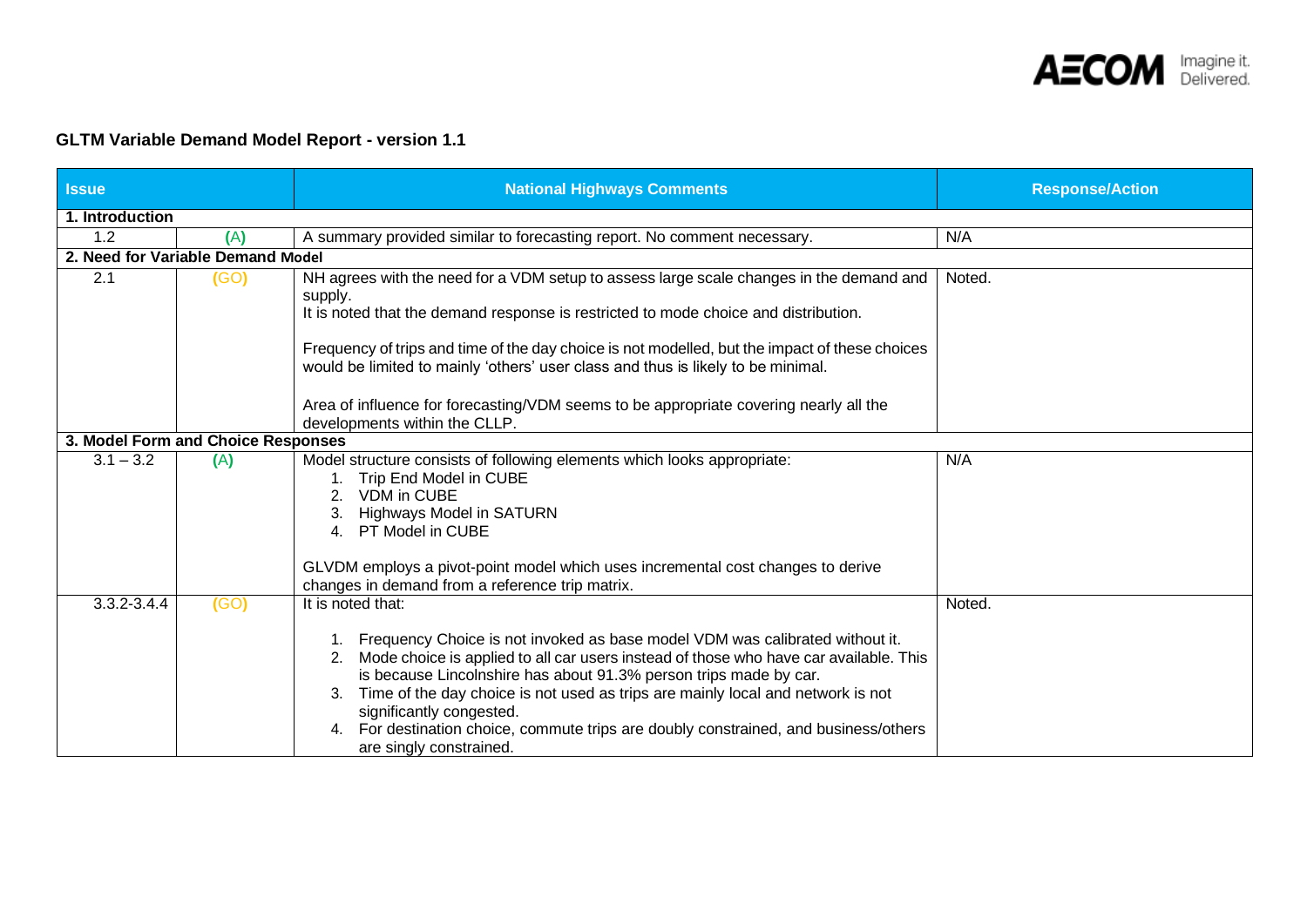

| <b>Issue</b>                 |                                      | <b>National Highways Comments</b>                                                                                                                                                                                                                                                                                                                                                                                                                    | <b>Response/Action</b>                                                                                                                                                                                                                                                                                                                                 |
|------------------------------|--------------------------------------|------------------------------------------------------------------------------------------------------------------------------------------------------------------------------------------------------------------------------------------------------------------------------------------------------------------------------------------------------------------------------------------------------------------------------------------------------|--------------------------------------------------------------------------------------------------------------------------------------------------------------------------------------------------------------------------------------------------------------------------------------------------------------------------------------------------------|
| $3.5 - 3.6$                  | (A)                                  | Demand model uses PA matrices for home-based trips and OD matrices for rest of the user<br>classes.<br>Base year PA matrices were created using mobile phone data, validated base year model                                                                                                                                                                                                                                                         | N/A                                                                                                                                                                                                                                                                                                                                                    |
| 3.7                          | (GO)                                 | and NTS surveys.<br>Demand model is run for 24 hours at PA level and peak hours for AM, IP and PM.<br>PT model runs for average peak hours and loops back to the VDM. This is due to flow profile<br>for the PT passengers having a large variation in peak period.                                                                                                                                                                                  | Noted.                                                                                                                                                                                                                                                                                                                                                 |
| 3.8                          | (A)                                  | The LGV and HGV origin and destination matrices are not subjected to the choice model but<br>are included within the assignment process and contribute to overall travel costs.                                                                                                                                                                                                                                                                      | N/A                                                                                                                                                                                                                                                                                                                                                    |
|                              | 4. Variable Demand Model Methodology |                                                                                                                                                                                                                                                                                                                                                                                                                                                      |                                                                                                                                                                                                                                                                                                                                                        |
| $4.1 - 4.5$                  | (A)                                  | Conversion of OD to PA matrices and use of incremental modelling is per TAG guidance.<br>Cost damping application is appropriate with $k = 30$ kms and $\alpha$ less than 1.                                                                                                                                                                                                                                                                         | N/A                                                                                                                                                                                                                                                                                                                                                    |
| 5. Base Year Realism Testing |                                      |                                                                                                                                                                                                                                                                                                                                                                                                                                                      |                                                                                                                                                                                                                                                                                                                                                        |
| $\overline{5.2}$             | (C)                                  | Generalised costs used in the base and forecast models including changes applied for<br>elasticity testing are based on 2016 Databook which has been superseded. Thus, using the<br>latest values will affect the calibration of VDM due to changes in generalised costs.<br>A sensitivity tests should be undertaken using the latest Databook to calculate the updated<br>elasticity for the realism test and show that existing VDM is plausible. | Updated realism tests have been<br>undertaken using the updated WebTAG<br>databook values.                                                                                                                                                                                                                                                             |
| 5.3                          | (A)                                  | Car Fuel elasticity values are within TAG guidance (UNIT M2.1) range with Business near<br>to -0.1, Others close to -0.4 and commuters near to the average.                                                                                                                                                                                                                                                                                          | N/A                                                                                                                                                                                                                                                                                                                                                    |
|                              | (A)                                  | Calibration factors used in mode and destination choice for Car Fuel elasticity tests are within<br>the TAG guidance range and outturn elasticates are appropriate.                                                                                                                                                                                                                                                                                  | N/A                                                                                                                                                                                                                                                                                                                                                    |
| 5.4                          | (GO)                                 | PT fare elasticity values are suitable though it is noted that PT elasticity for business is<br>outside the lower side, making this less attractive. But as this user class only represents a<br>small component of the local PT market in Lincoln this is acceptable.                                                                                                                                                                               | N/A                                                                                                                                                                                                                                                                                                                                                    |
| 5.5                          | (MI)                                 | Car Journey Time elasticities are less than -2.0 as suggested by TAG. But, no explanation<br>is provided why in some cases it is positive rather than negative?                                                                                                                                                                                                                                                                                      | There are a couple of reasons to explain<br>this: Car demand is significantly larger than<br>PT demand, which is considerably less<br>than the national average in the model<br>area which has limited PT coverage.<br>Therefore, mode share change in response<br>to changes in car journey times may not be<br>large as the main effects of this are |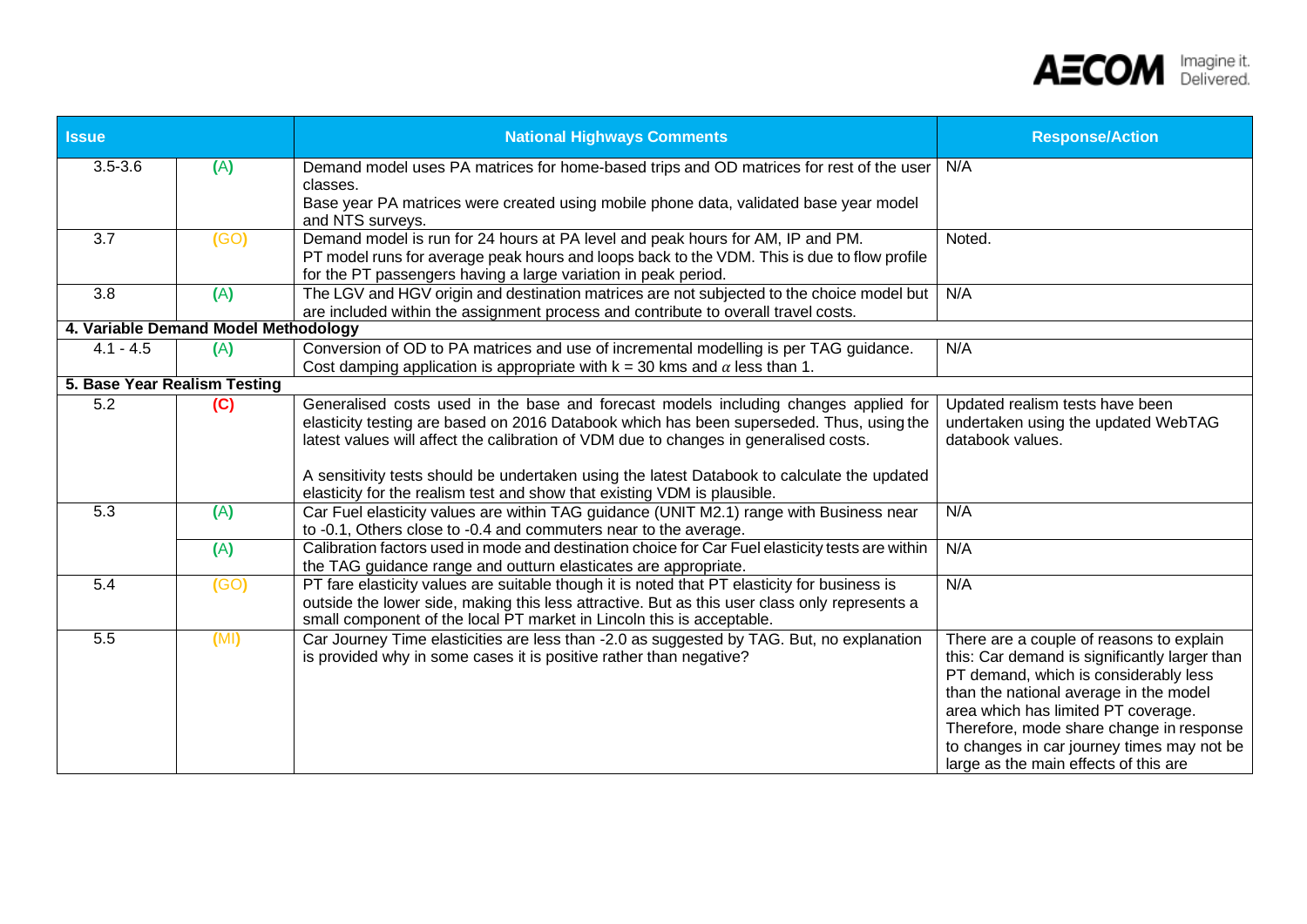

| <b>Issue</b>      |     | <b>National Highways Comments</b>                         | <b>Response/Action</b>                                                                                                                                                                                                                                                                                                                                                                                                                 |
|-------------------|-----|-----------------------------------------------------------|----------------------------------------------------------------------------------------------------------------------------------------------------------------------------------------------------------------------------------------------------------------------------------------------------------------------------------------------------------------------------------------------------------------------------------------|
|                   |     |                                                           | primarily toward changes in destination<br>choice and time choice and as a result of<br>large car demand.                                                                                                                                                                                                                                                                                                                              |
|                   |     |                                                           | Secondly, from the sectoral analysis, there<br>is large reductions in car demand for long<br>distance trips but an increase in short<br>distance trips. Long distance trips normally<br>mean longer travel times relative to short<br>distance trips, so with an increase in travel<br>time by 20%, long distance trips would be<br>significantly more affected by the change<br>and therefore result in a reduction in car<br>demand. |
|                   |     |                                                           | Short distance trips, however, often in<br>highly congested urban areas, mean<br>limited route choice is available, therefore<br>not many savings can be made using<br>alternative routes versus long distance<br>trips.                                                                                                                                                                                                               |
|                   |     |                                                           | As such we see larger changes in costs in<br>the long-distance trips relative to short<br>distance trips, thus redistributing trips<br>toward the urban areas. That is why you<br>may/will see an increase in short distance<br>trips, a reduction in the long-distance trips<br>but at the overall level (model wide) there<br>will not be significant change.                                                                        |
| 5.6               | (A) | Results of sensitivity analysis are as expected.          | N/A                                                                                                                                                                                                                                                                                                                                                                                                                                    |
| <b>6. Summary</b> |     |                                                           |                                                                                                                                                                                                                                                                                                                                                                                                                                        |
| 6.1               |     | A summary of the above is provided. No comment necessary. | N/A                                                                                                                                                                                                                                                                                                                                                                                                                                    |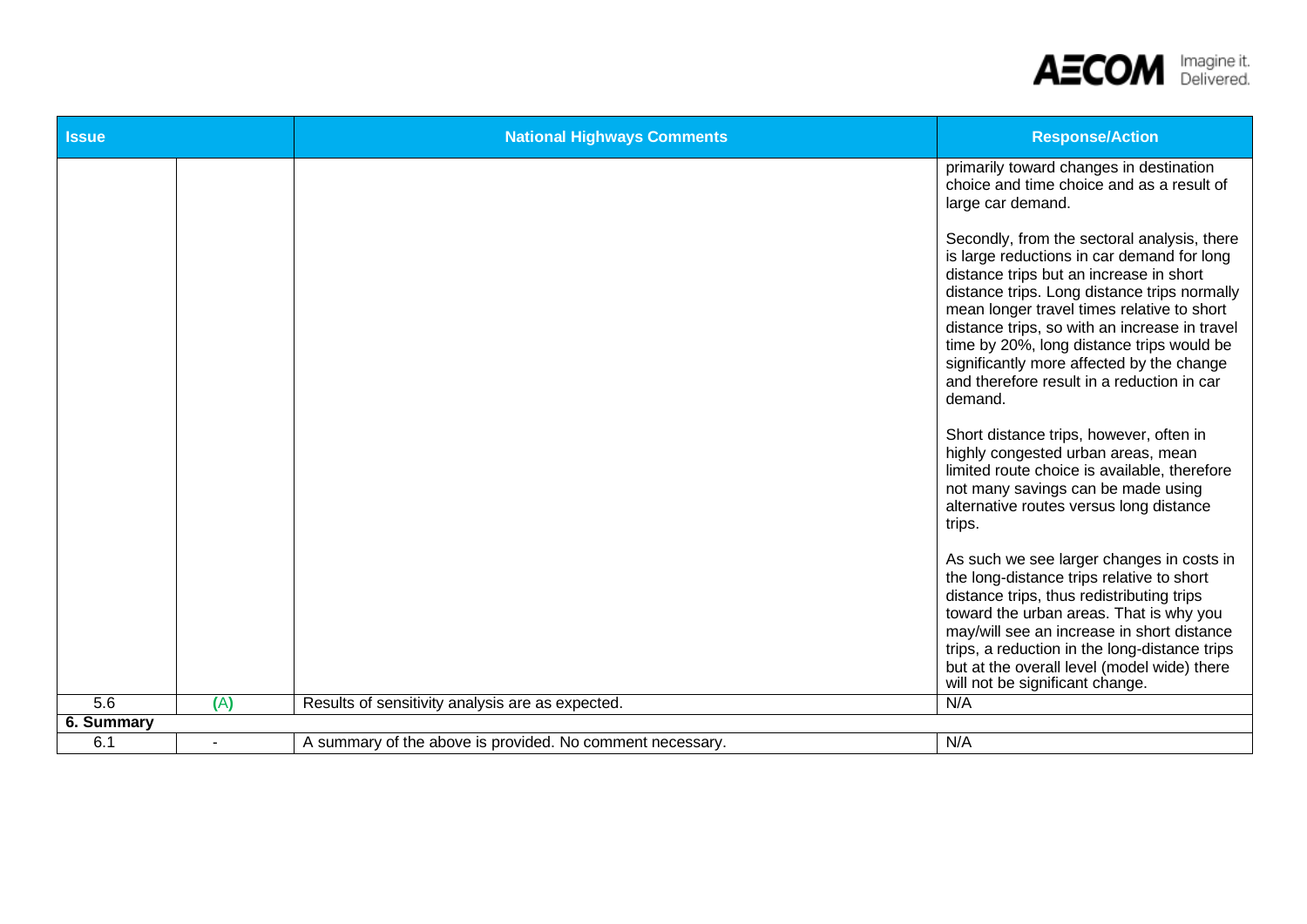### **3. Summary**

The forecasting report sets out the methodology for deriving the forecast models for Lincolnshire utilising the 2017 Adopted Central Lincolnshire Local Plan and presents the model results of this assessment. This is substantiated with the Variable Demand Model report. It is noted that Lincolnshire County Council wants to utilise the outputs from this model to provide evidence for their draft 2021 Central Lincolnshire Local Plan.

There are several points to be noted, which are NH's main concerns:

- 1. The model forecasts themselves were TAG compliant when they were produced in June 2018, but the current guidance has been updated since this time, including Databook, RTF 2018 and NTEM. It is noted that the models themselves were not developed for testing long term strategies or the local plan but utilised the adopted 2017 local plan to test various area wide schemes, the main one being the Lincoln Eastern Bypass.
- 2. The adopted local plan that informed the model was for the 2012 2036 time period, whereas the latest draft plan runs between 2018 - 2040. Therefore, without further evidence it is difficult to conclude that the underlying development assumptions have remained the same on a year-by-year basis, as they cover different time periods. Clarity on this matter is therefore required.
- 3. The last model forecast year is 2036 whereas the horizon year for the CLLP is 2040. Therefore, even if there is no change in the emerging development sites, there will still be an increase in the background traffic on the network.
- 4. The model has been constrained to the NTEM growth forecasts. For testing the future strategy for the emerging development sites, an unconstrained scenario should be produced to understand the worst case, and then either a mitigation plan could be produced, or alternate sites/quantum could be tested to assess the impact on the network, to derive a suitable long-term plan.
- 5. HGV growth using RTF 15 is an overestimate when compared with the latest RTF 2018. This should be reviewed and amended.
- 6. The Variable Demand model structure and responses are appropriate, though the calculations of the generalised cost are now superseded with the latest guidance. This may have a material impact on the wider network.

Therefore, although NH finds the model area coverage appropriate to understand the impact on the SRN, mainly the A46 junctions around Lincoln, but due to the issues listed above, NH is not yet in a position to provide its consent on the usage of the forecast model as it stands.

We have provided some comments above which can be used to address the issues in the forecast model and await further dialogue with the LPA on these matters.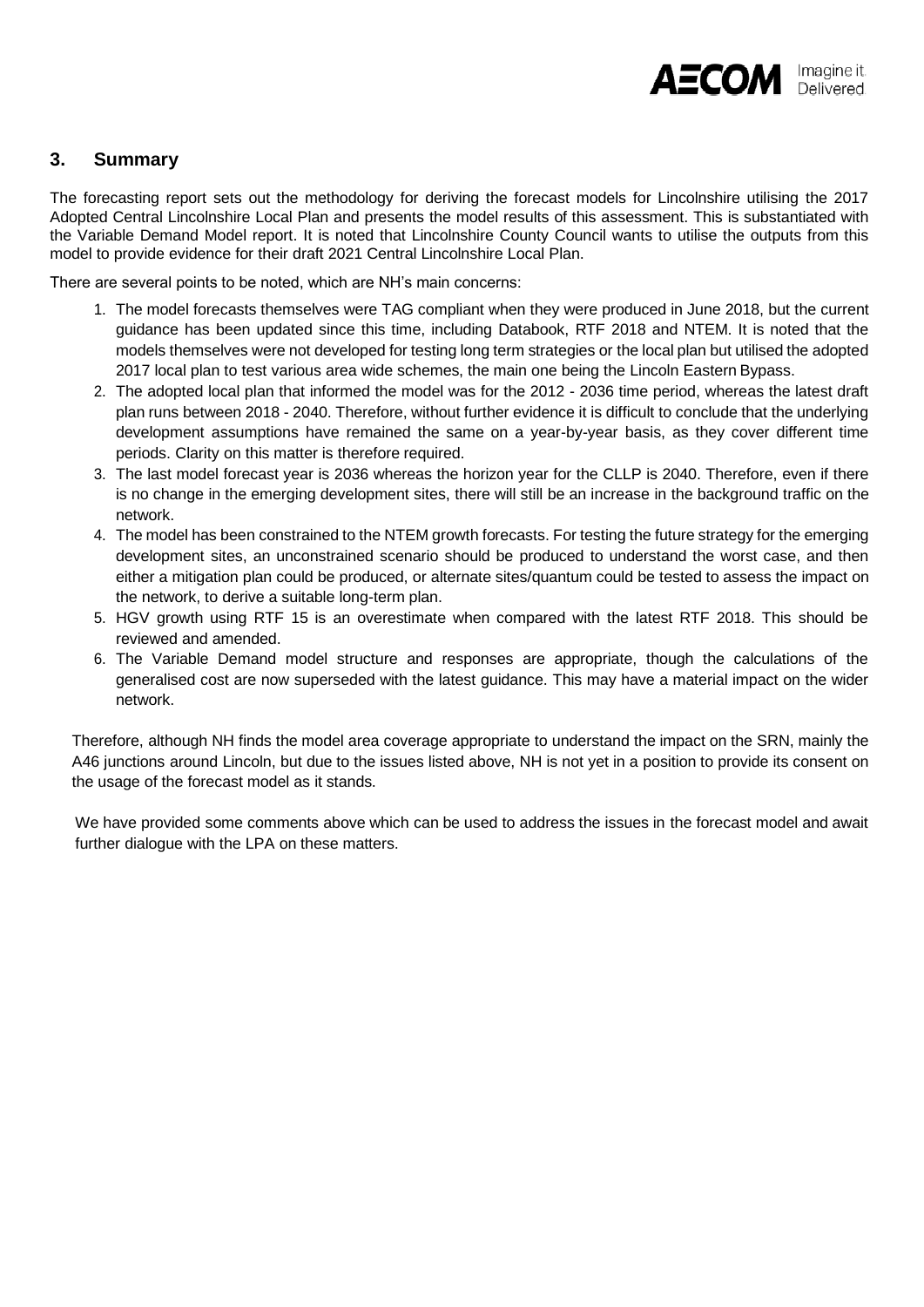# **Annex 2**

# **Clarification Questions National Highways Review of Forecasting Report**

(January, 2022)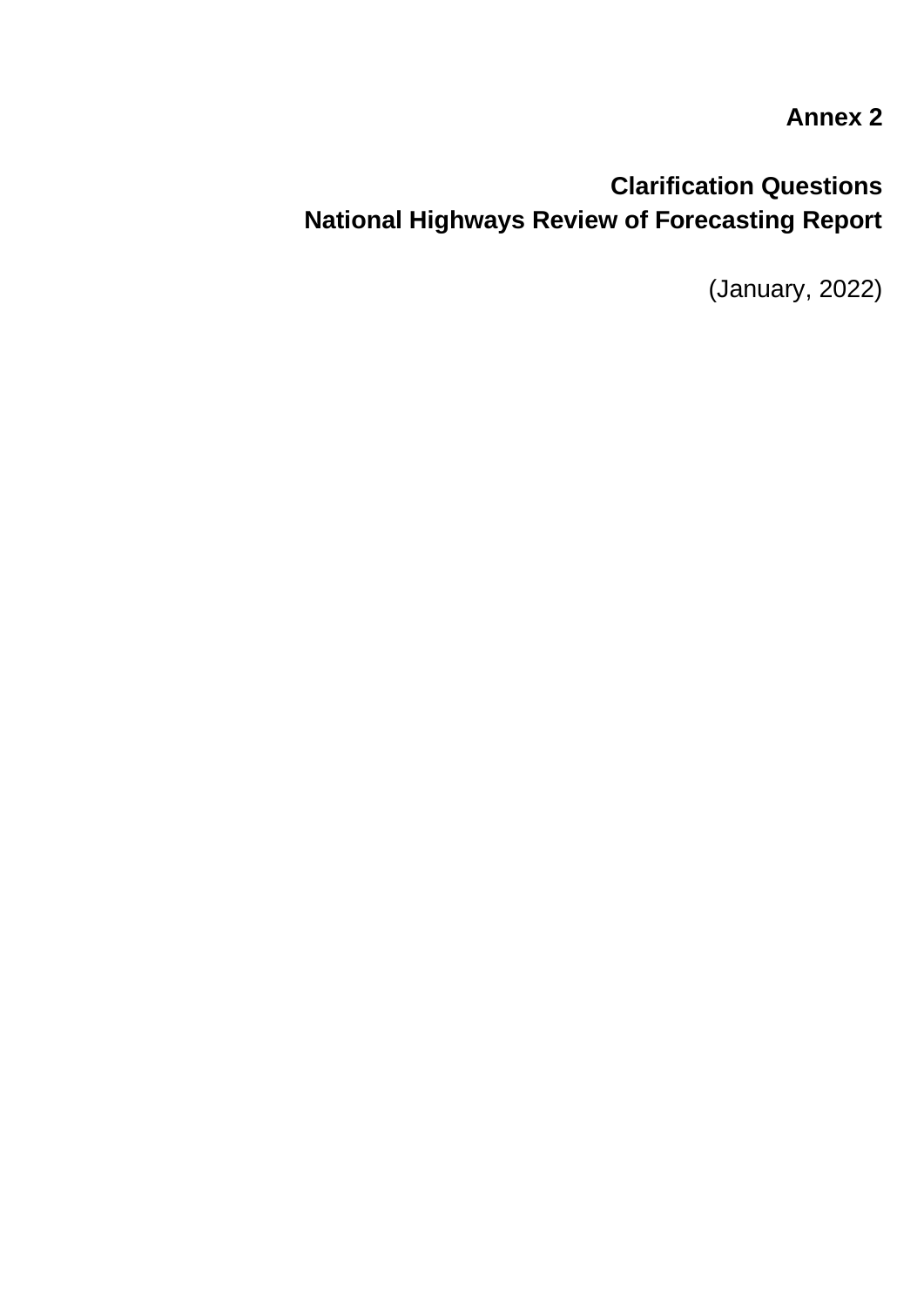



**Project: Central Lincolnshire Draft Local Plan <b>Author: Author: Ashish Chadha Author:** Ashish Chadha

**Subject:** National Highways Review of Forecasting Report **Reviewed:** Alan Boyce/ Andrea Botero

**Date: 14 January 2022 Approved: Sunil Gogna** 

### **1. Introduction**

National Highways is currently considering the implications of the updated draft Central Lincolnshire Local Plan (CLLP) 2021 on the SRN. The consultation draft is an update to the previously adopted Local Plan (2012-2036), now having a time horizon of 2018-2040.

The Local Plan's strategic aim is to facilitate the delivery of 29,150 new dwellings and the creation of around 24,000 new jobs over the plan period 2018–2040 through allocated sites, distributed as follows:

- a. Lincoln Strategy Area around 64% (18,656) of the total homes and employment land needed, delivered through a combined strategy of (and in priority order):
	- i. urban regeneration;
	- ii. sustainable urban extensions to Lincoln; and
	- iii. growth at settlements which serve, and are serviced by, Lincoln.
- b. Gainsborough around 12% (3,498) of the total homes and employment land delivered through a combined strategy of urban regeneration, sustainable urban extensions and sites at nearby and well-connected villages.
- c. Sleaford around 12% (3,498) of the total homes and employment land needed delivered through, primarily, a strategy of sustainable urban extensions and on urban sites and sites at nearby and well-connected villages.
- d. Elsewhere around 12% (3,498) of the total homes and employment land needed to come forward in settlements elsewhere, primarily located at the market towns well-connected villages and villages with a good range of services present.

National Highways has been appointed by the Secretary of State for Transport as strategic highway company under the provisions of the Infrastructure Act 2015 and is the highway authority, traffic authority and street authority for the Strategic Road Network (SRN). It is our role to maintain the safe and efficient operation of the SRN whilst acting as a delivery partner to national economic growth. In relation to the Lincolnshire Draft Local Plan, National Highways' principal interest is in safeguarding the operation of the A46 and A1 Trunk Roads, which route within the area of influence.

To understand the impact of the proposed draft local plan on the wider area including the SRN, Lincolnshire County Council (LCC) is proposing to use the existing Greater Lincoln Transport Model (GLTM) and the associated reports which were produced in 2018, using the 2017 adopted Local Plan.

National Highways reviewed the GLTM base year Local Model Validation Report and Traffic Forecasting Report, shared by LCC, and provided feedback through two notes dated 26 October 2021. Subsequently, WSP, acting on behalf of LCC, responded to the Traffic Forecasting review along with a technical note, 'CLLP Modelling Support - Technical Note Dec 2021 v1.0.pdf' providing supporting evidence.

Please see our responses to the proposed actions by WSP for addressing the issues that National Highways raised earlier. Note, we have only responded to comments where we had a concern or other relevant items that need further considerations.

### **2. Comments Relating to GLTM Traffic Forecasting Report - Version 1.1**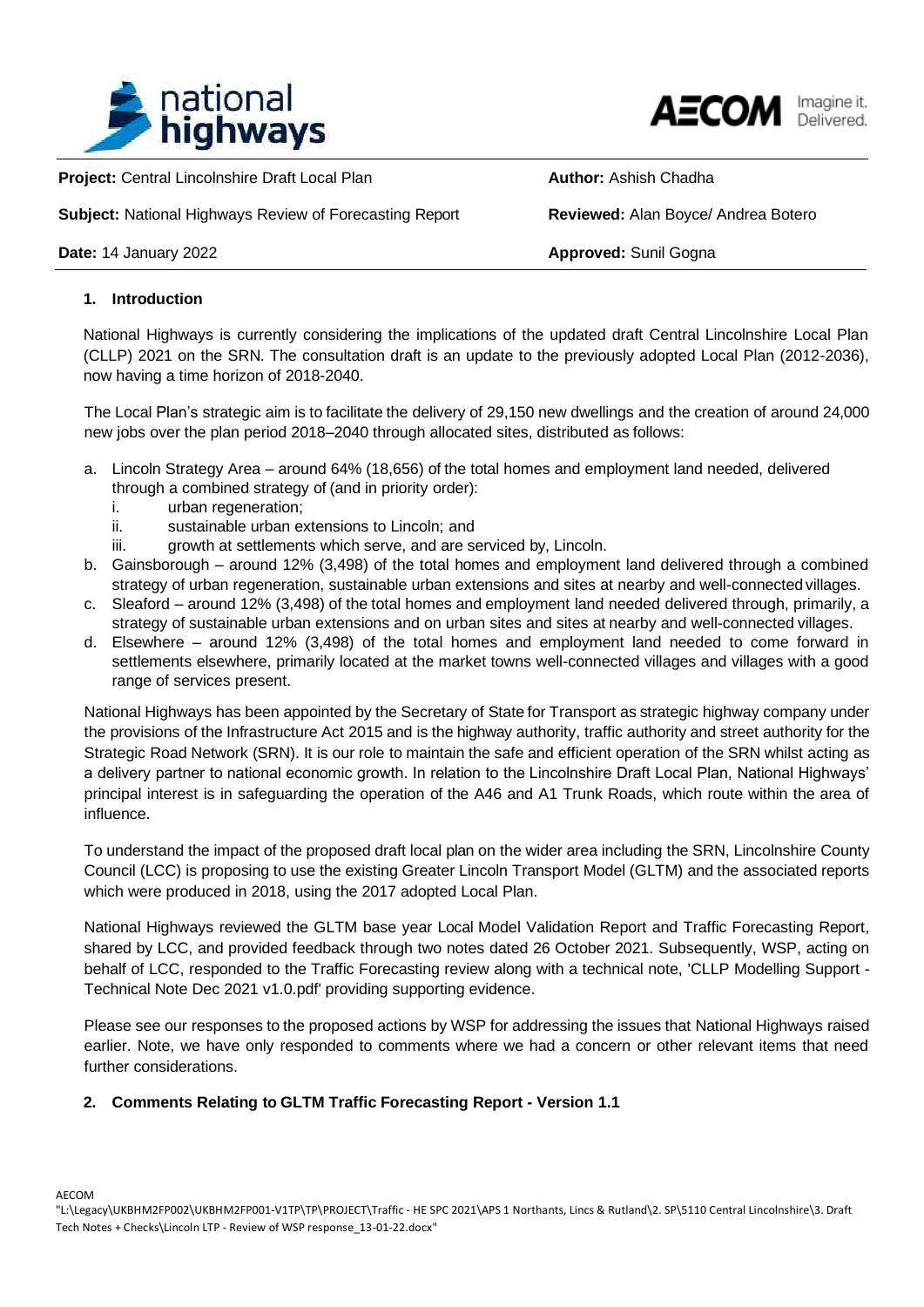



Issue 3.2 – National Highways is happy with the proposed solution of creating a 2040 forecast year using the latest growth factors and development quantum. Method and outputs are subject to comments provided regarding the additional technical note shared.

### **WSP Response:** Noted, no other action understood to be required.

Issue 3.3.1 – We understand that Riseholme Roundabout improvements is the only additional network scheme that has now been included in the traffic forecast. We believe this has been confirmed with LCC and that there is no other scheme that warrants inclusion as per TAG guidance.

### **WSP Response:** Noted, no other action understood to be required.

Development Quantum – While the response confirms that the latest CLLP quantum is now included in the 2040 forecasts, it would still be a useful exercise to share the development trajectory used in various models by year compared against the latest CLLP for National Highways to understand the level of deviation in the intermediate models, if those are to be used to inform the study.

### **WSP Response:** Please see the response below.

Issue 4.3 – While the latest 2040 model is expected to be representing the latest development quantum/trajectory, there are still likely to be some discrepancies in the intermediate years. As mentioned above, an analysis comparing modelled development assumptions and the latest CLLP for intermediate years would be beneficial.

**WSP Response:** The Central Lincolnshire Local Plan (CLLP) modelling has been undertaken for the year 2040. The earlier modelled years of the Greater Lincoln Traffic Model included the latest forecast year of 2036. The 2036 forecasts assumed that the developments were fully completed. Therefore the 2036 trips are comparable with the updated 2040 development trips. The updated 2040 trips are the same as for the 2036 trips for the North East Quadrant and Western Growth Corridor, while those for the South East Quadrant and South Western Quadrant have been revised. The Sustainable Urban Extensions (SUEs) represent the largest development allocations within the CLLP area.

The changes are summarised in the below table.

### **Table 1 – Development Assumptions for 2040 CLLP compared with 2036 GLTM**

| <b>Development</b>             | 2036 GLTM assumptions (source:<br><b>GLTM Traffic Forecasting Report)</b> | 2040 Central Lincolnshire Draft Plan<br>update (source: CLLP Modelling<br><b>Support)</b> |
|--------------------------------|---------------------------------------------------------------------------|-------------------------------------------------------------------------------------------|
| <b>North East Quadrant</b>     | 1,400 residential dwellings + 5ha<br>employment                           | 1,400 residential dwellings + 5ha<br>employment                                           |
| <b>South East Quadrant</b>     | 3,500 residential dwellings + 7ha<br>employment                           | 3,400 residential dwellings + 7ha<br>employment                                           |
| <b>Western Growth Corridor</b> | 3,200 residential dwellings + 20ha<br>employment                          | 3,200 residential dwellings + 20ha<br>employment                                          |
| <b>South Western Quadrant</b>  | 1,600 residential dwellings + 5ha<br>employment                           | 1,000 residential dwellings + 5ha<br>employment                                           |

<sup>&</sup>quot;L:\Legacy\UKBHM2FP002\UKBHM2FP001-V1TP\TP\PROJECT\Traffic - HE SPC 2021\APS 1 Northants, Lincs & Rutland\2. SP\5110 Central Lincolnshire\3. Draft Tech Notes + Checks\Lincoln LTP - Review of WSP response\_13-01-22.docx"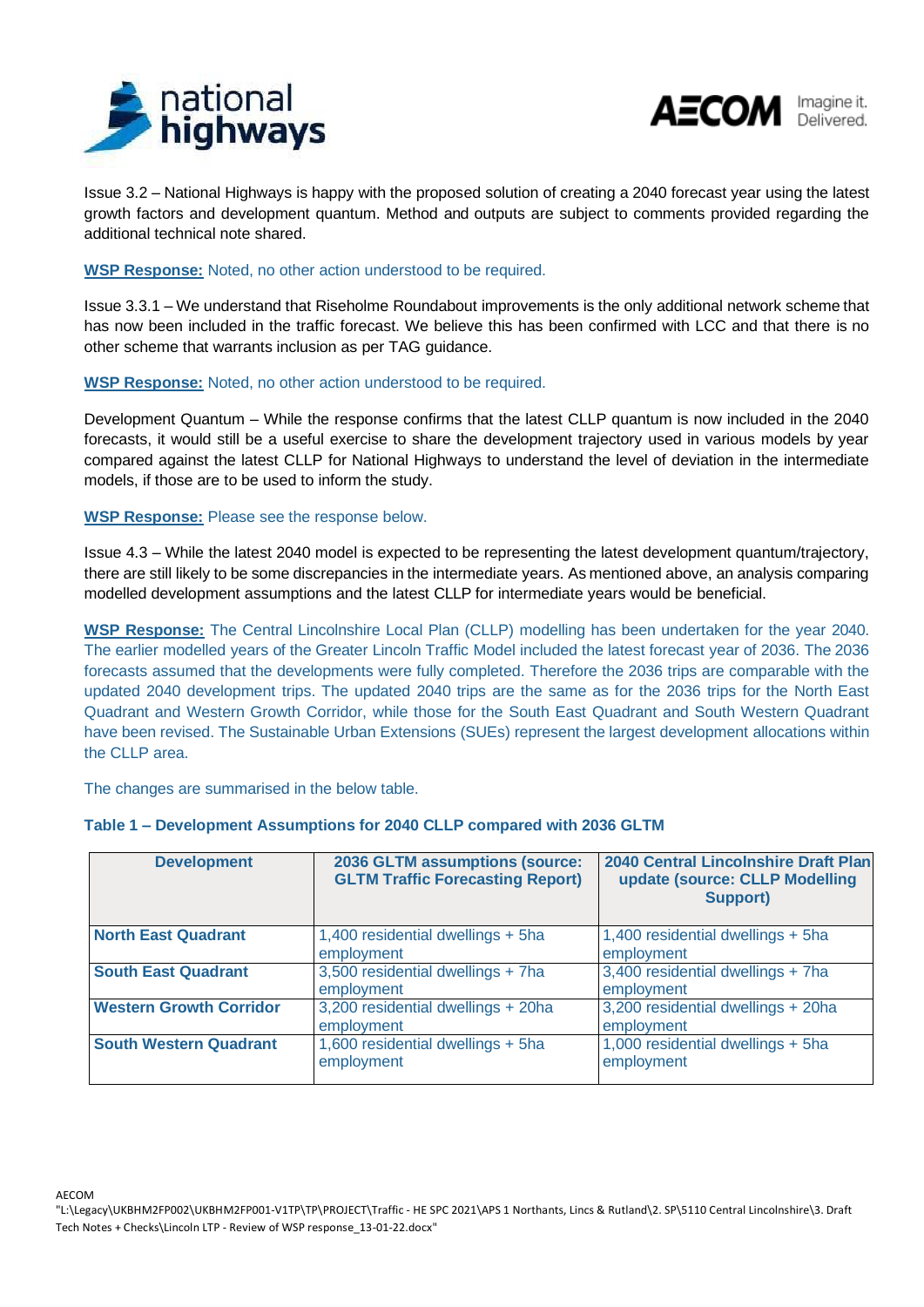



Issue 4.3.1 – Accepted for SEQ and SWQ development. Whilst inclusion of Gainsborough and Sleaford developments using adjusted growth factors is welcome, without actual trip generation it will only assure the overall trip ends, so the model should not be used for testing individual schemes within Gainsborough and Sleaford, though it can still be used for CLLP tests.

**WSP Response:** Agree, WSP use separate area models which have been developed for Gainsborough and Sleaford and these are used to test individual sites within the vicinity of these towns.

Issue 4.3.3 – Please provide TRICS summary for mixed trip rates to National Highways to show the sites used and the resultant trip rates.

**WSP Response:** Lincolnshire County Council approved the trip rates and trip generation initially applied to the SUE developments. The Western Growth Corridor trip generations were initially obtained from the approved Transport Assessment Scoping document (AECOM, October, 2017). The generated trips generated are given in Table 2.

| <b>Scheme Element</b>                          | <b>Rate Basis</b>  | <b>AM Arrivals</b> | <b>AM Departures</b> | <b>PM Arrivals</b> | <b>PM</b><br><b>Departures</b> |
|------------------------------------------------|--------------------|--------------------|----------------------|--------------------|--------------------------------|
| <b>Residential</b>                             | 3,200<br>dwellings | 445                | 1,484                | 1,109              | 652                            |
| <b>School</b>                                  | 200 students       | 41                 | 46                   | 3                  | 6                              |
| <b>Commercial</b>                              | 40,000m2           | 222                | 70                   | 36                 | 183                            |
| <b>Hotel</b>                                   | 120 beds           | 12                 | 17                   | 16                 | 13                             |
| <b>10 Pin Bowling</b>                          | 24 lanes           | $\overline{0}$     | $\Omega$             | 30                 | 32                             |
| <b>Gym and Spa</b>                             | $1.85$ area        | 21                 | 17                   | 50                 | 50                             |
| <b>Sports Hall and Swimming</b><br><b>Pool</b> | $0.81$ area        | 20                 | 24                   | 60                 | 34                             |
| <b>Football Stadium</b>                        |                    | 10                 | 10                   | 10 <sup>°</sup>    | 10                             |
| <b>Total</b>                                   |                    | 771                | 1,668                | 1,314              | 980                            |

### **Table 2 - Western Growth Corridor Trips**

The trip rates for the South Eastern Quadrant were calculated from data in the South East Quadrant Modelling Report (March, 2016). That report provided trip rates based on an estimate of 3,500 dwellings. The commercial facilities were expected to only generate internal trips and therefore did not contribute to the total trip.

<sup>&</sup>quot;L:\Legacy\UKBHM2FP002\UKBHM2FP001-V1TP\TP\PROJECT\Traffic - HE SPC 2021\APS 1 Northants, Lincs & Rutland\2. SP\5110 Central Lincolnshire\3. Draft Tech Notes + Checks\Lincoln LTP - Review of WSP response\_13-01-22.docx"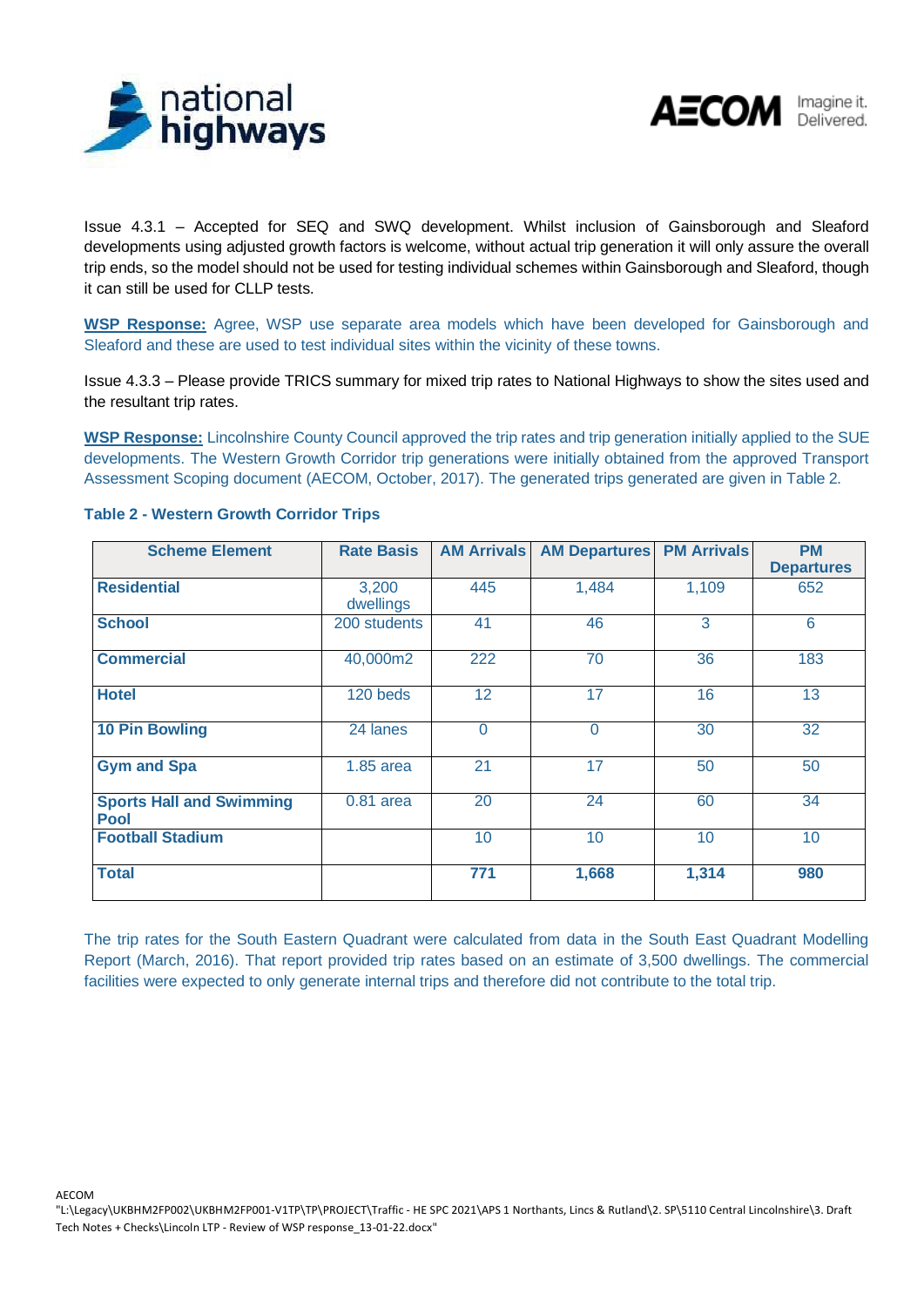



### **Table 3 – Western Growth Corridor Trips**

| <b>Land Use</b>                       | <b>AM Arrivals</b> | <b>AM Departures</b> | <b>PM Arrivals</b> | <b>PM Departures</b> |
|---------------------------------------|--------------------|----------------------|--------------------|----------------------|
| <b>Residential (3,500 dwellings)</b>  | 516                | 1.291                | 1.159              | 693                  |
| <b>Commercial</b>                     | 114                | 55                   | 30                 | 102                  |
| <b>Total</b>                          | 630                | 1.345                | 1.189              | 795                  |
| <b>Derived Residential Trip Rates</b> | 0.147              | 0.369                | 0.331              | 0.198                |

The trip rates used for the South West Quadrant and the North East Quadrant and South West Quadrant used in the 2040 CLLP model are consistent with the Greater Lincoln Transport Model Forecasting Report (LCC, April 2018). They are shown in the Table 4.

| <b>Land Use</b>                          | Car<br><b>Origins</b> | Car<br><b>Destinations</b> | <b>LGV</b><br><b>Origins</b> | <b>LGV</b><br><b>Destinations</b> | <b>HGV</b><br><b>Origins</b> | <b>HGV</b><br><b>Destinations</b> |
|------------------------------------------|-----------------------|----------------------------|------------------------------|-----------------------------------|------------------------------|-----------------------------------|
| <b>AM PEAK</b>                           |                       |                            |                              |                                   |                              |                                   |
| <b>Residential - Houses</b>              | 0.334                 | 0.106                      | 0.022                        | 0.021                             | $\overline{0}$               | $\overline{0}$                    |
| <b>Residential - Mixed</b>               | 0.266                 | 0.116                      | 0.013                        | 0.017                             | $\Omega$                     | 0.004                             |
| <b>Residential - Flats</b>               | 0.166                 | 0.062                      | 0.01                         | 0.006                             | 0.003                        | 0.003                             |
| <b>Employment -</b><br><b>Business</b>   | 0.137                 | 1.435                      | 0.047                        | 0.074                             | 0.003                        | 0.006                             |
| <b>Employment -</b><br><b>Industrial</b> | 0.053                 | 0.252                      | 0.087                        | 0.072                             | 0.013                        | 0.003                             |
| <b>Employment - Mixed</b>                | 0.094                 | 0.826                      | 0.068                        | 0.073                             | 0.008                        | 0.004                             |
| <b>PM PEAK</b>                           |                       |                            |                              |                                   |                              |                                   |
| <b>Residential - Houses</b>              | 0.137                 | 0.27                       | 0.009                        | 0.028                             | $\overline{0}$               | $\overline{0}$                    |
| <b>Residential - Mixed</b>               | 0.189                 | 0.27                       | 0.021                        | 0.03                              | $\overline{0}$               | $\Omega$                          |
| <b>Residential - Flats</b>               | 0.13                  | 0.221                      | 0.006                        | 0.01                              | $\overline{0}$               | $\overline{0}$                    |
| <b>Employment -</b><br><b>Business</b>   | 1.07                  | 0.103                      | 0.029                        | 0.011                             | 0.003                        | 0.002                             |
| <b>Employment -</b><br><b>Industrial</b> | 0.291                 | 0.037                      | 0.034                        | 0.014                             | 0.003                        | $\overline{0}$                    |
| <b>Employment - Mixed</b>                | 0.669                 | 0.069                      | 0.032                        | 0.013                             | 0.003                        | 0.001                             |

A check was completed comparing household trip rates between 2018 and 2021 which shows little variation and therefore for consistency the agreed rates were retained.

<sup>&</sup>quot;L:\Legacy\UKBHM2FP002\UKBHM2FP001-V1TP\TP\PROJECT\Traffic - HE SPC 2021\APS 1 Northants, Lincs & Rutland\2. SP\5110 Central Lincolnshire\3. Draft Tech Notes + Checks\Lincoln LTP - Review of WSP response\_13-01-22.docx"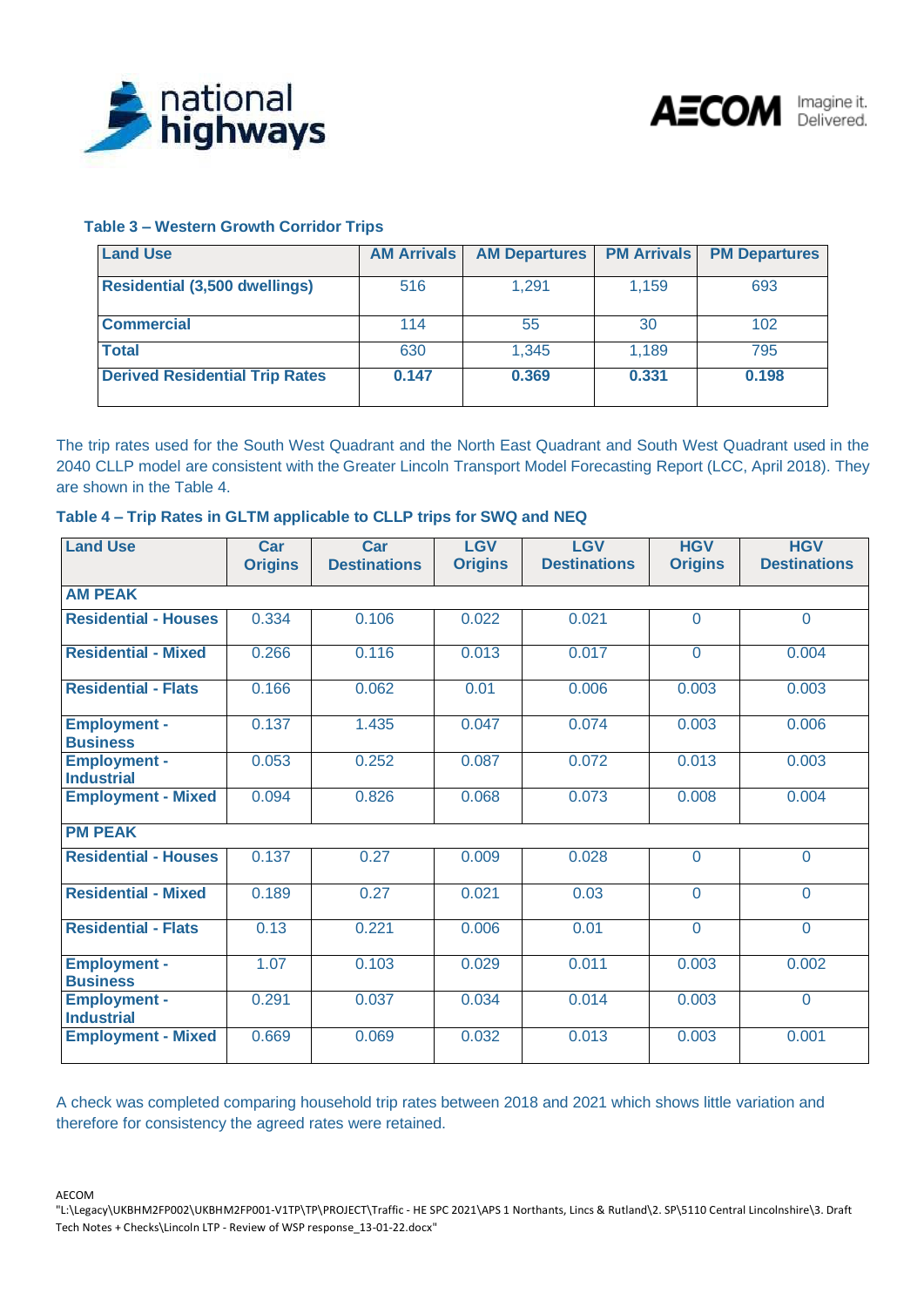



Table 5 illustrates 2022 trip rates for aggregate vehicles classes. It can be seen that there is little variation in the main dwelling types. As such the approved trip rates have been used for consistency and the development quantum has been changed to estimate the forecast trips.

|  | Table 5 - Aggregate Household trip rates - TRICS 2022 |  |  |
|--|-------------------------------------------------------|--|--|
|  |                                                       |  |  |

| <b>Land Use</b>                             | <b>Car Origins</b> | <b>Car</b><br><b>Destinations</b> | <b>LGV Origins</b> | <b>LGV</b><br><b>Destinations</b> | <b>HGV Origins</b> | <b>HGV</b><br><b>Destinations</b> |  |  |
|---------------------------------------------|--------------------|-----------------------------------|--------------------|-----------------------------------|--------------------|-----------------------------------|--|--|
| <b>AM PEAK</b>                              |                    |                                   |                    |                                   |                    |                                   |  |  |
| <b>Residential - Houses</b>                 | 0.344              | 0.109                             | 0.022              | 0.017                             | 0.002              | 0.003                             |  |  |
| <b>Residential - Mixed</b>                  | 0.27               | 0.097                             | 0.013              | 0.01                              | 0,000              | 0.001                             |  |  |
| <b>Residential - Flats</b>                  | 0.117              | 0.032                             | 0.006              | 0.005                             | 0.001              | 0.001                             |  |  |
| <b>Employment - Office</b>                  | 0.067              | 0.734                             | 0.016              | 0.021                             | 0.003              | 0.003                             |  |  |
| <b>Employment - Industrial</b>              | 0.033              | 0.15                              | 0.039              | 0.042                             | 0.01               | 0.012                             |  |  |
| <b>Employment - Business</b><br><b>Park</b> | 0.088              | 1                                 | 0.017              | 0.03                              | 0.003              | 0.003                             |  |  |
| <b>PM PEAK</b>                              |                    |                                   |                    |                                   |                    |                                   |  |  |
| <b>Residential - Houses</b>                 | 0.155              | 0.316                             | 0.014              | 0.027                             | 0.001              | 0.001                             |  |  |
| <b>Residential - Mixed</b>                  | 0.12               | 0.223                             | 0.008              | 0.016                             | 0.001              | 0.001                             |  |  |
| <b>Residential - Flats</b>                  | 0.051              | 0.105                             | 0.004              | 0.006                             | 0.001              | 0.001                             |  |  |
| <b>Employment - Office</b>                  | 0.659              | 0.058                             | 0.011              | 0.007                             | $\Omega$           | $\Omega$                          |  |  |
| <b>Employment - Industrial</b>              | 0.149              | 0.044                             | 0.023              | 0.013                             | 0.005              | 0.006                             |  |  |
| <b>Employment - Business</b><br><b>Park</b> | 0.8                | 0.08                              | 0.017              | 0.006                             | 0.002              | 0.001                             |  |  |

Issues 5.2 – Accepted, subject to review of the additional Technical Note and correct usage of constraining process using alternate growth scenario within TEMPro. Without any more details, National Highways cannot comment that this process has been used correctly.

**WSP Response:** Noted, no other action understood to be required.

Issue 5.2.1 – Accepted

**WSP Response:** Noted, no other action understood to be required.

Issue 5.2.2 – Accepted

**WSP Response:** Noted, no other action understood to be required.

Issue 5.3.3 – Please inform the Databook version used

**WSP Response:** The TAG databook version 1.15, released in May 2021 has been used for the Central Lincolnshire Local Plan year 2040 modelling as it was the most recent at the time of undertaking the forecasts. The latest version of the databook, version 1.17, was released in November 2021. The Values of time and Values of Distance are compared between the two versions below.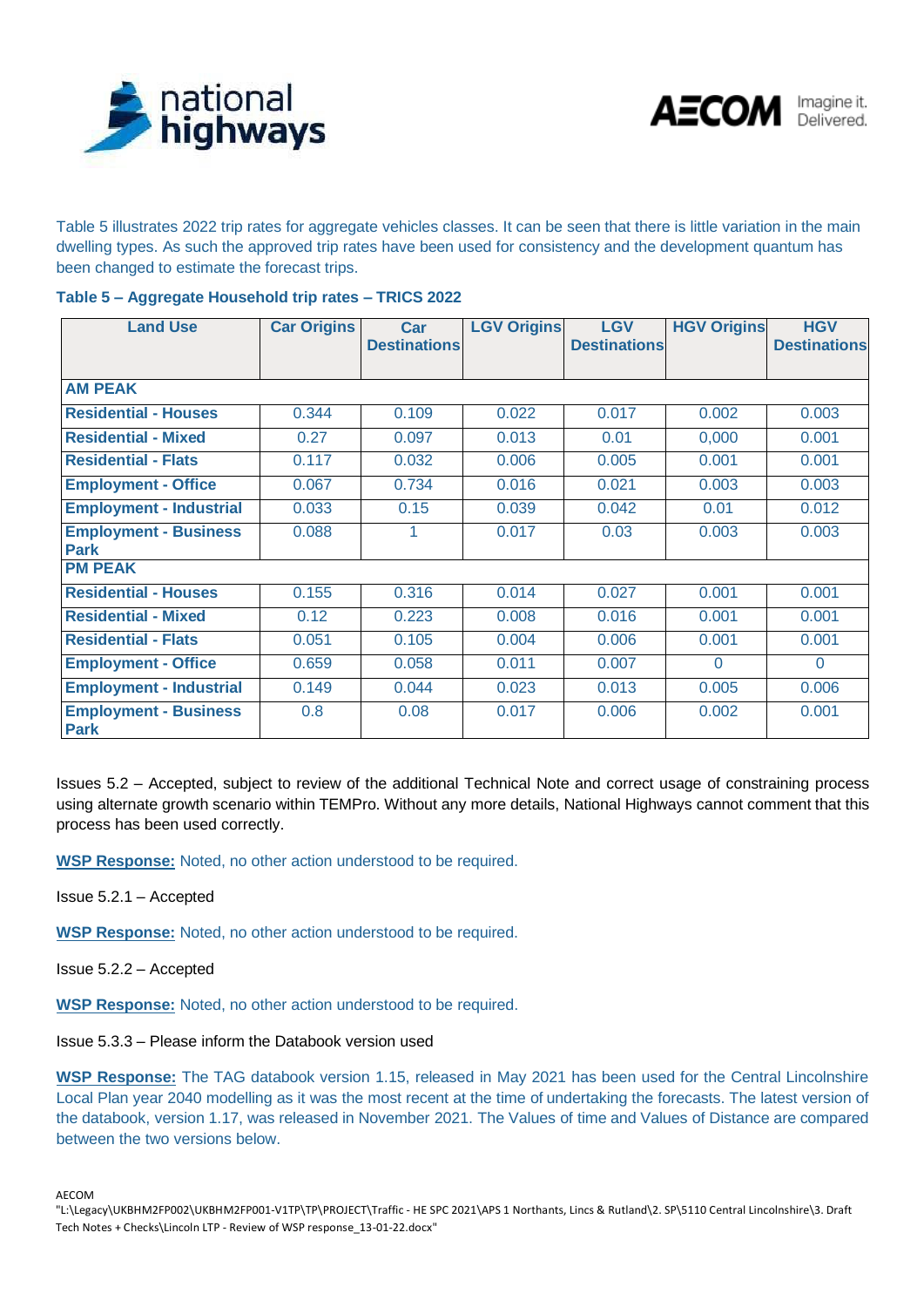



### **Table 6 – TAG databook Values of Time in 2040 (pence per minute, resource costs, Table A1.3.2)**

| <b>Databook Version</b>      | <b>Car Employer Business</b> | <b>Car Commuting</b> | <b>Car Other Uses</b> |  |  |
|------------------------------|------------------------------|----------------------|-----------------------|--|--|
| <b>Version 1.15 May 2021</b> | 21.06                        | 11.68                | 5.33                  |  |  |
| Version 1.17 Nov 2021        | 21.28                        | 11.98                | 5.47                  |  |  |
| <b>Difference</b>            | 0.12                         | 0.30                 | 0.14                  |  |  |

### **Table 7 – TAG Databook Fuel Costs in 2040 (pence per litre, resource costs, Table A1.3.7)**

| <b>Databook Version</b>      | <b>Petrol</b> | <b>Diesel</b> |
|------------------------------|---------------|---------------|
| <b>Version 1.15 May 2021</b> | 42.99         | 47.00         |
| <b>Version 1.17 Nov 2021</b> | 42.92         | 46.34         |
| <b>Difference</b>            | 0.07          | 0.66          |

Tables 6 and 7 show that the differences in values for the year 2040 between the two databooks is very small. Therefore, the databook version used is unlikely to have a significant impact on the modelling results. recent modelling of other schemes has shown that the change of databook version does not have a significant impact on traffic flows (less than 1%).

### **3. GLTM Variable Demand Model Report - Version 1.1**

Issue 5.2 – Accepted, subject to sharing appropriate elasticity results.

**WSP Response:** Noted, the outputs are all fixed demand forecasts, and no Variable Demand Modelling (VDM) has been requested for Local Plan testing at this time. In Local plan context this is not needed.

Issue 5.5 – Explanation for low elasticity due to lack of Public Transport and dependency on cars is plausible though it does not provide further evidence on why an increase in Journey Time will lead to a slight increase in Business trips in the AM. Overall the elasticity values for cars are within TAG guidance for each of the peak periods, therefore we consider this acceptable.

**WSP Response:** Noted, no other action understood to be required.

#### **4. Base Model Review**

Though no response was provided on the National Highways feedback on the use of the base model, we would still like to know what methodology would be used for assessing junctions on the A46 between the A1 and Hykeham roundabout where the model is in the buffer. This issue was raised in the earlier review of the GLTM LMVR by National Highways in the document dated 26 October 2021.

### **5. CLLP Modelling Support – Model Overview and Impacts**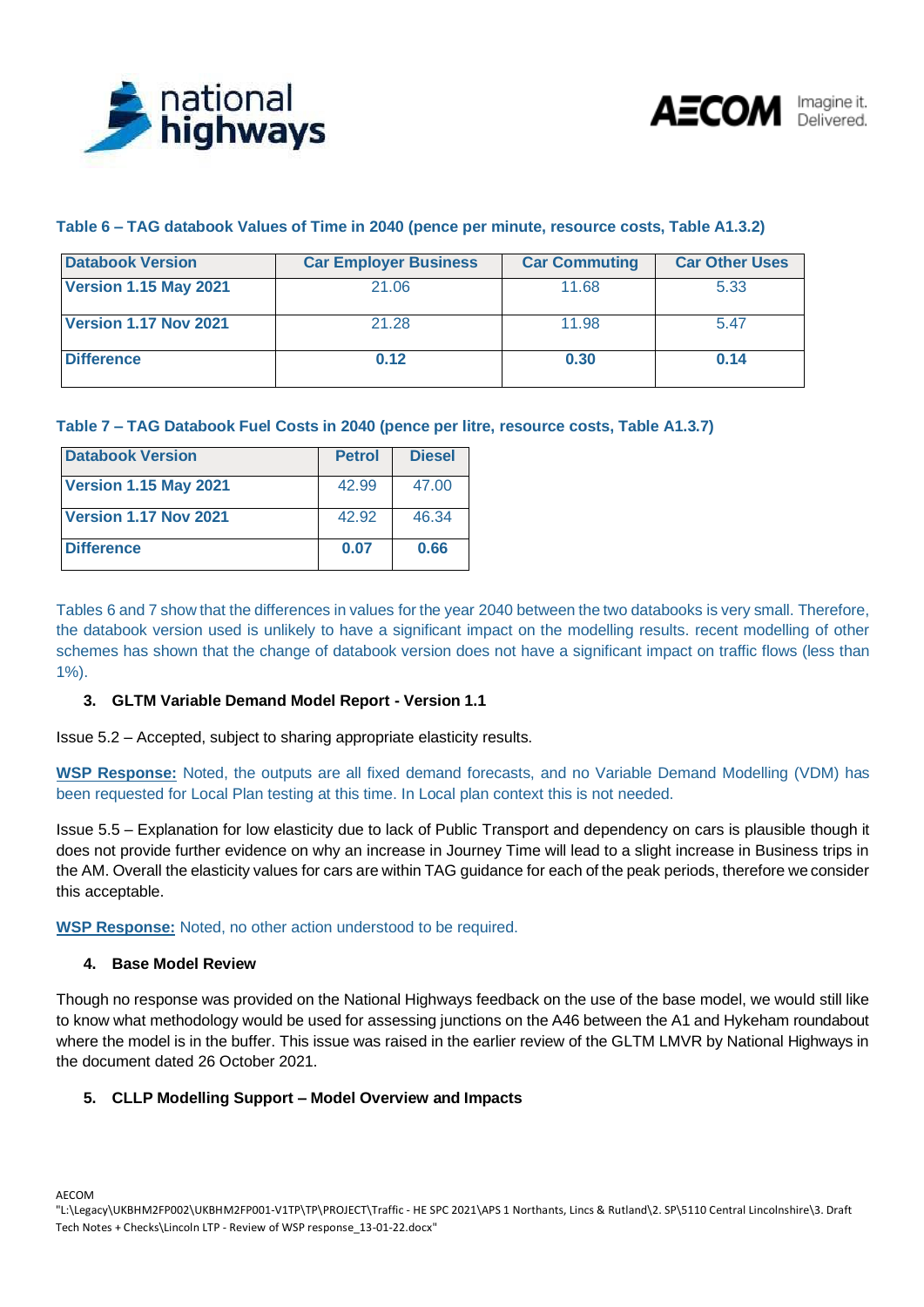



In response to the queries raised by National Highways on the use for GLTM forecast model having a horizonyear of 2036 and using earlier Local Plan, WSP has carried out an updated forecast for the future year 2040 in line with the latest Local Plan. This forecast work is summarised in the document, 'CLLP Modelling Support – Model Overview & Impacts', dated 15 December 2021.

National Highways has reviewed this document and summarised the key findings below:

- 1. Model Network:
	- a. National Highways assumes that the four 'quadrant supporting network improvements' are not on the SRN and, based on their uncertainty status, qualify to be included in the DM scenario as per TAG uncertainty guidance. If not, they can only be tested as part of the CLLP test in the DS scenario as a Local Plan Scheme.
	- b. A sensitivity test is recommended without North Hykeham Relief Road (NHRR) as this is a major scheme that is still in very early stages and there is some uncertainty around it.
- 2. National Highways would like to see the raw TRICS trip rates used for producing Table 1, if they are any different to the ones that were used in the previous version of the GLTM forecasts National Highways has reviewed. We assume the development quantum underpinning the Trip Generation has been approved by LCC and forms part of the latest CLLP.
- 3. National Highways is content with the use of adjusted growth factors that are applied to each of the Middle Super Output Area (MSOA) within Lincoln, North Kesteven and West Lindsey to account for the CLLP growth. The adjusted TEMPro outputs show additional trips over and above standard NTEM forecasts, as we would expect.
- 4. We note that the latest Road Traffic Forecasts (RTF2018) is used for LGV and HGV traffic growth, which is appropriate.
- 5. Impact on A46 Junctions: This section responds to some initial analysis undertaken by National Highways at the early stages and reported via a letter dated 24 August 2021. Evidence provided by WSP for comparison of trips is partial (only related to SUE developments) and is from the older version of the model, which is now already superseded by the 2040 forecast model. Thus, this issue could be considered closed, as the latest 2040 traffic forecasts should provide an adequate reflection of the trip generation and route choice.

**WSP Response:** In addition to the core 2040 forecast model, a sensitivity test has also been created without the North Hykeham Relief Road. The forecast traffic flows on the A46 with and without North Hykeham Relief Road are shown in Table 8.

**Table 8 – A46 Traffic Flows in 2040 with and without North Hykeham Relief Road**

| A46 flows (PCU)                                           | <b>Direction</b> | without<br>NHRR-<br><b>AM</b> | with<br><b>NHRR -</b><br><b>AM</b> | without<br><b>NHRR -</b><br>IP | with<br><b>NHRR-</b><br><b>IP</b> | without<br><b>NHRR-</b><br><b>PM</b> | with<br><b>NHRR-</b><br><b>PM</b> |
|-----------------------------------------------------------|------------------|-------------------------------|------------------------------------|--------------------------------|-----------------------------------|--------------------------------------|-----------------------------------|
| <b>Between Halfway House Lane</b><br>and Haddington Lane  | Northbound       | 1,531                         | 1,708                              | 1,769                          | 1,964                             | 2,182                                | 2,272                             |
|                                                           | Southbound       | 2,305                         | 2,384                              | 1,780                          | 1,984                             | 1,777                                | 2,026                             |
| <b>Between Brough Lane and</b><br><b>Potter Hill Road</b> | Northbound       | 1,323                         | 1,514                              | 1,531                          | 1,672                             | 2,132                                | 2,164                             |
|                                                           | Southbound       | 2,162                         | 2,230                              | 1,475                          | 1,621                             | 1.449                                | 1,640                             |

<sup>&</sup>quot;L:\Legacy\UKBHM2FP002\UKBHM2FP001-V1TP\TP\PROJECT\Traffic - HE SPC 2021\APS 1 Northants, Lincs & Rutland\2. SP\5110 Central Lincolnshire\3. Draft Tech Notes + Checks\Lincoln LTP - Review of WSP response\_13-01-22.docx"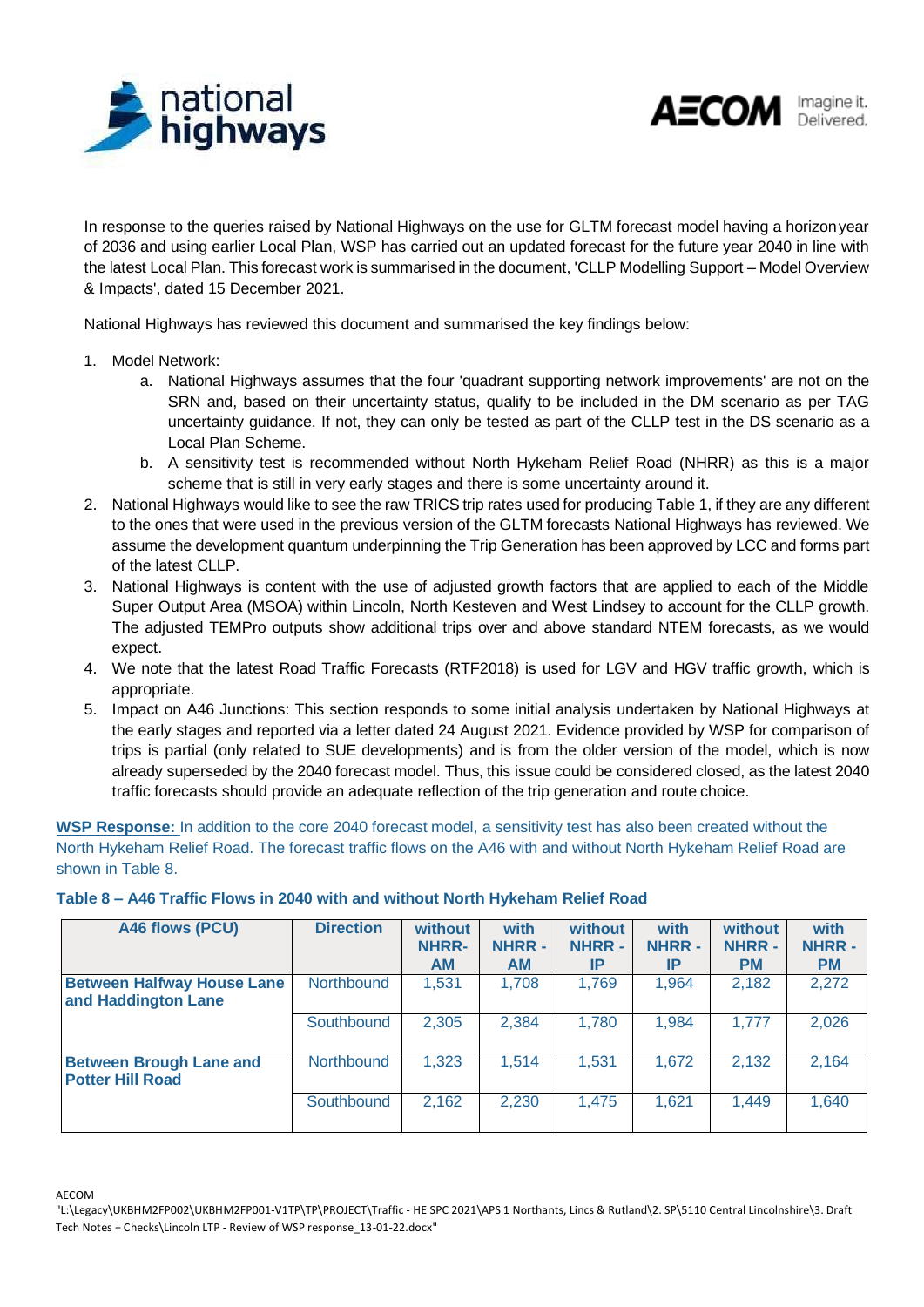



The model flows show that the inclusion of North Hykeham Relief Road and the proposed developments will increase flows on the A46.

### **6. Summary**

National Highways has reviewed additional information and provided a detailed response on the pending issues. The majority of our concerns have now been addressed to our satisfaction. Our primary concern relating to the use of the base model remains on understanding how A46 junctions between A1 and Hykeham roundabout will be assessed as some of these junctions are coded in the buffer.

Regarding the use of GLTM forecast models, we are happy with the use of the latest 2040 forecasts but have requested additional information to close out pending issues. We also need to understand how any models of intermediate years will inform the assessment and how much these models deviate from the latest CLLP in terms of development trajectory.

National Highways would recommend undertaking a sensitivity test without NHRR in place, as this is a major scheme at the early stages and therefore it has some uncertainty attached to the delivery.

We have provided our comments above, which can be used to address the remaining issues and await further dialogue with the LPA on these matters.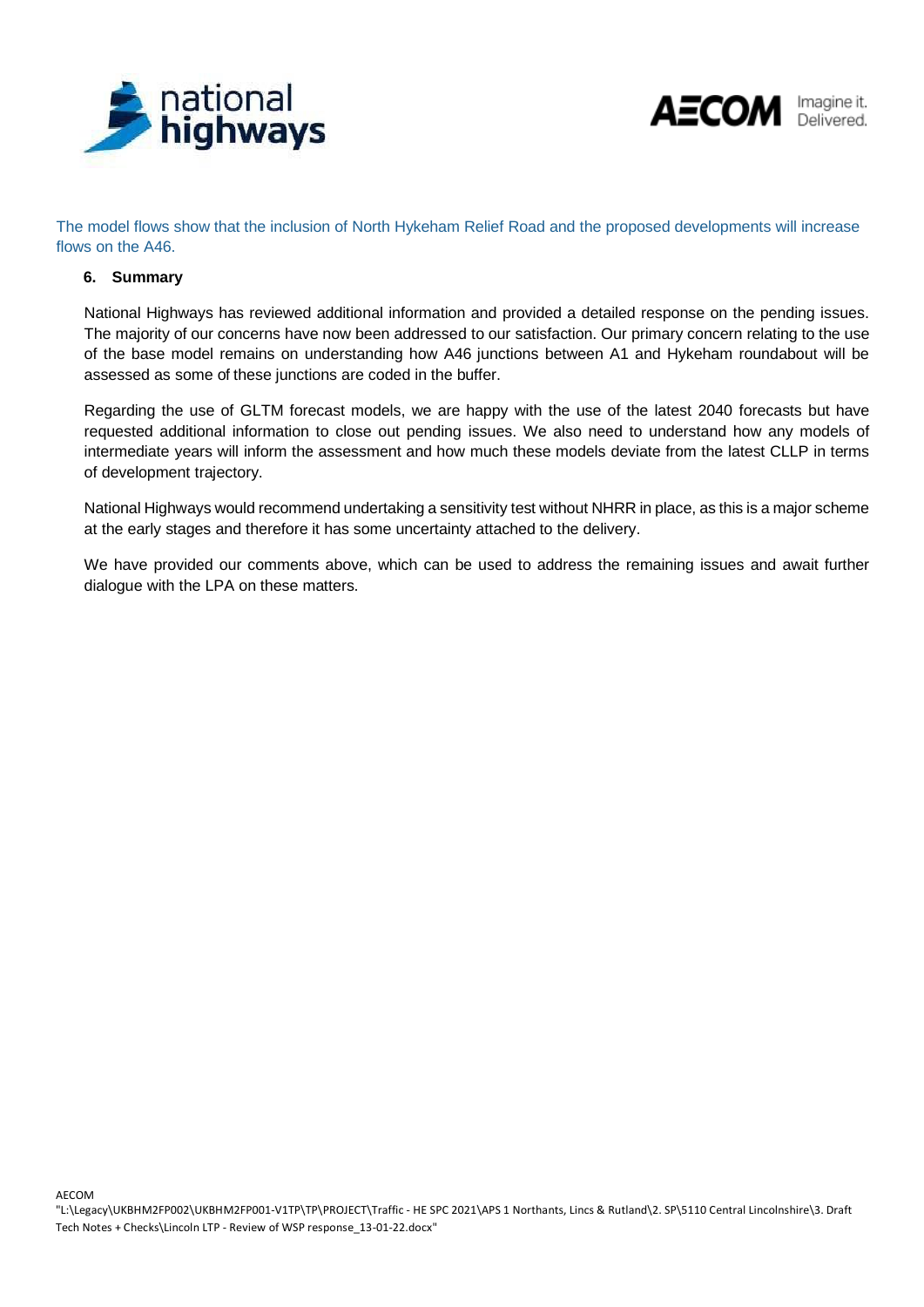# **Annex 3**

# **National Highways Agreement**

(February, 2022)